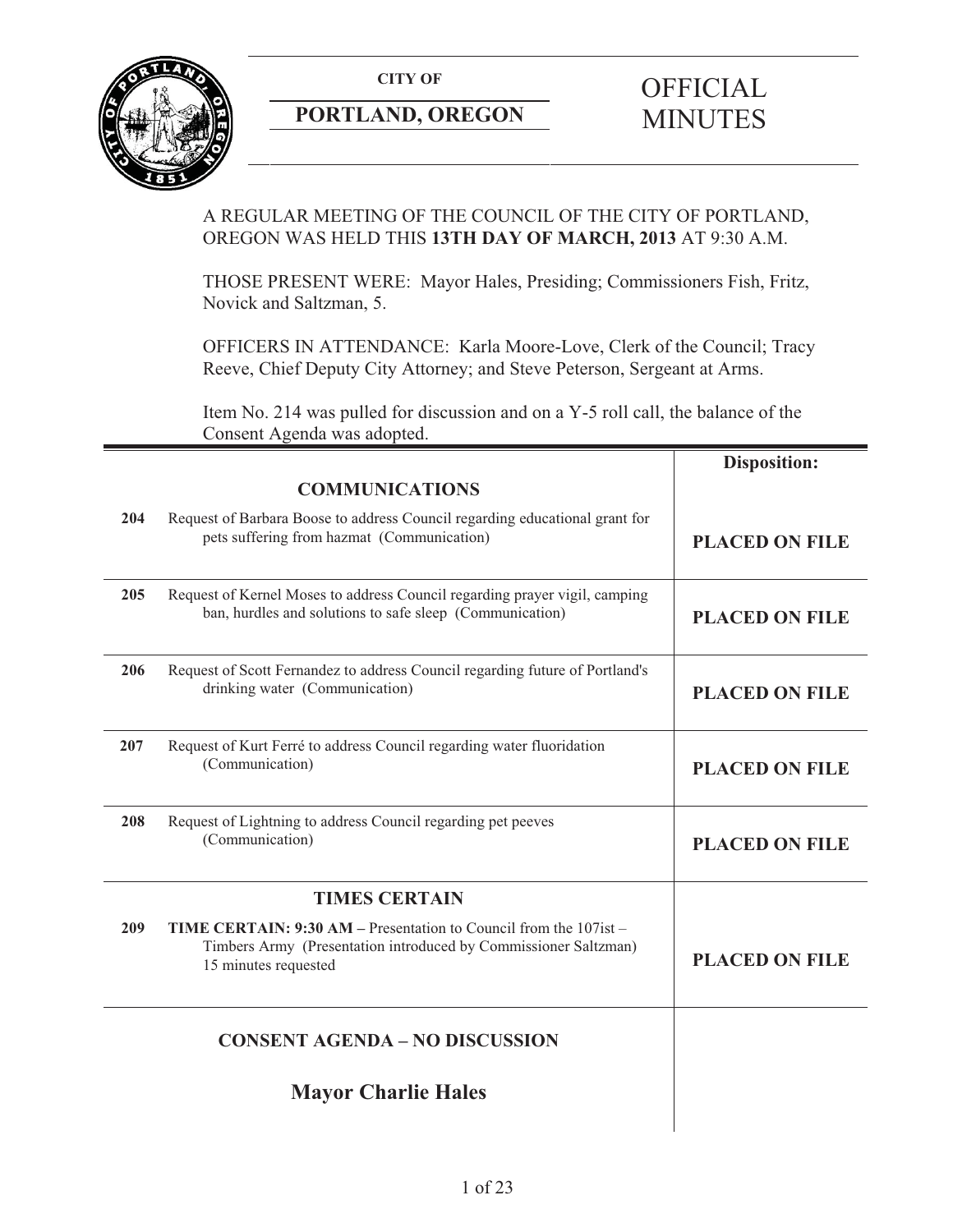|        | March 13, 2013                                                                                                                                                                                                                                                                         |                                                                                  |
|--------|----------------------------------------------------------------------------------------------------------------------------------------------------------------------------------------------------------------------------------------------------------------------------------------|----------------------------------------------------------------------------------|
|        | <b>Bureau of Environmental Services</b>                                                                                                                                                                                                                                                |                                                                                  |
| 210    | Authorize a contract with GSI Water Solutions, Inc. for as-needed services to<br>support implementation of the Water Pollution Control Facility and<br>National Pollutant Discharge Elimination System Municipal Separate<br>Storm Sewer Discharge Permits (Second Reading Agenda 187) | 185917                                                                           |
|        | $(Y-5)$                                                                                                                                                                                                                                                                                |                                                                                  |
| 211    | Authorize contract with the lowest responsible bidder for the NE 33rd Drive $\&$<br>Buffalo Slough Culvert Replacement Project, Phase 2 No. E10377<br>(Second Reading Agenda 188)                                                                                                      | 185918                                                                           |
|        | $(Y-5)$                                                                                                                                                                                                                                                                                |                                                                                  |
|        | <b>Bureau of Planning &amp; Sustainability</b>                                                                                                                                                                                                                                         |                                                                                  |
| $*212$ | Accept and appropriate a grant in the amount of \$25,000 from The Bullitt<br>Foundation to integrate social equity metrics and outcomes into the<br>Climate Action Plan (Ordinance)                                                                                                    | 185919                                                                           |
|        | $(Y-5)$                                                                                                                                                                                                                                                                                |                                                                                  |
| 213    | Consent to transfer of residential solid waste and recycling franchise to<br>Rossman Sanitary Services, Inc., dba Republic Services of Lake Oswego<br>(Second Reading Agenda 190)                                                                                                      | 185920                                                                           |
|        | $(Y-5)$                                                                                                                                                                                                                                                                                |                                                                                  |
|        | <b>Bureau of Transportation</b>                                                                                                                                                                                                                                                        |                                                                                  |
| $*214$ | Authorize a competitive solicitation for construction inspection and project<br>support personnel (Ordinance)                                                                                                                                                                          | <b>CONTINUED TO</b><br><b>MARCH 20, 2013</b><br>AT 9:30 AM                       |
| 215    | Authorize contract and provide for payment for construction of SW Curry<br>Closure Project (Ordinance)                                                                                                                                                                                 | <b>PASSED TO</b><br><b>SECOND READING</b><br><b>MARCH 20, 2013</b><br>AT 9:30 AM |
| 216    | Authorize contract and provide for payment for construction of the SW Huber<br>Street Sidewalk Infil Project (Ordinance)                                                                                                                                                               | <b>PASSED TO</b><br><b>SECOND READING</b><br><b>MARCH 20, 2013</b><br>AT 9:30 AM |
|        | <b>Office of Management and Finance</b>                                                                                                                                                                                                                                                |                                                                                  |
| 217    | Accept bid of Emery & Sons Construction, Inc. for the Upper Hillsdale Sub-<br>Basin RDII pilot Project for \$2,157,955 (Procurement Report - Bid No.<br>115167)                                                                                                                        | <b>ACCEPTED</b><br><b>PREPARE</b><br><b>CONTRACT</b>                             |
|        | $(Y-5)$                                                                                                                                                                                                                                                                                |                                                                                  |
| $*218$ | Pay claim of Jason Wallace involving Police Bureau (Ordinance)                                                                                                                                                                                                                         | 185921                                                                           |
|        | $(Y-5)$                                                                                                                                                                                                                                                                                |                                                                                  |
| 219    | Consent to franchise transfer from TCG Oregon to Teleport Communications<br>America, LLC (Ordinance)                                                                                                                                                                                   | <b>PASSED TO</b><br><b>SECOND READING</b><br><b>MARCH 20, 2013</b><br>AT 9:30 AM |
| 220    | Grant a franchise to Integrated Regional Network Enterprise for<br>Telecommunications Services for a period of 10 years (Ordinance)                                                                                                                                                    | <b>PASSED TO</b><br><b>SECOND READING</b><br><b>APRIL 17, 2013</b><br>AT 9:30 AM |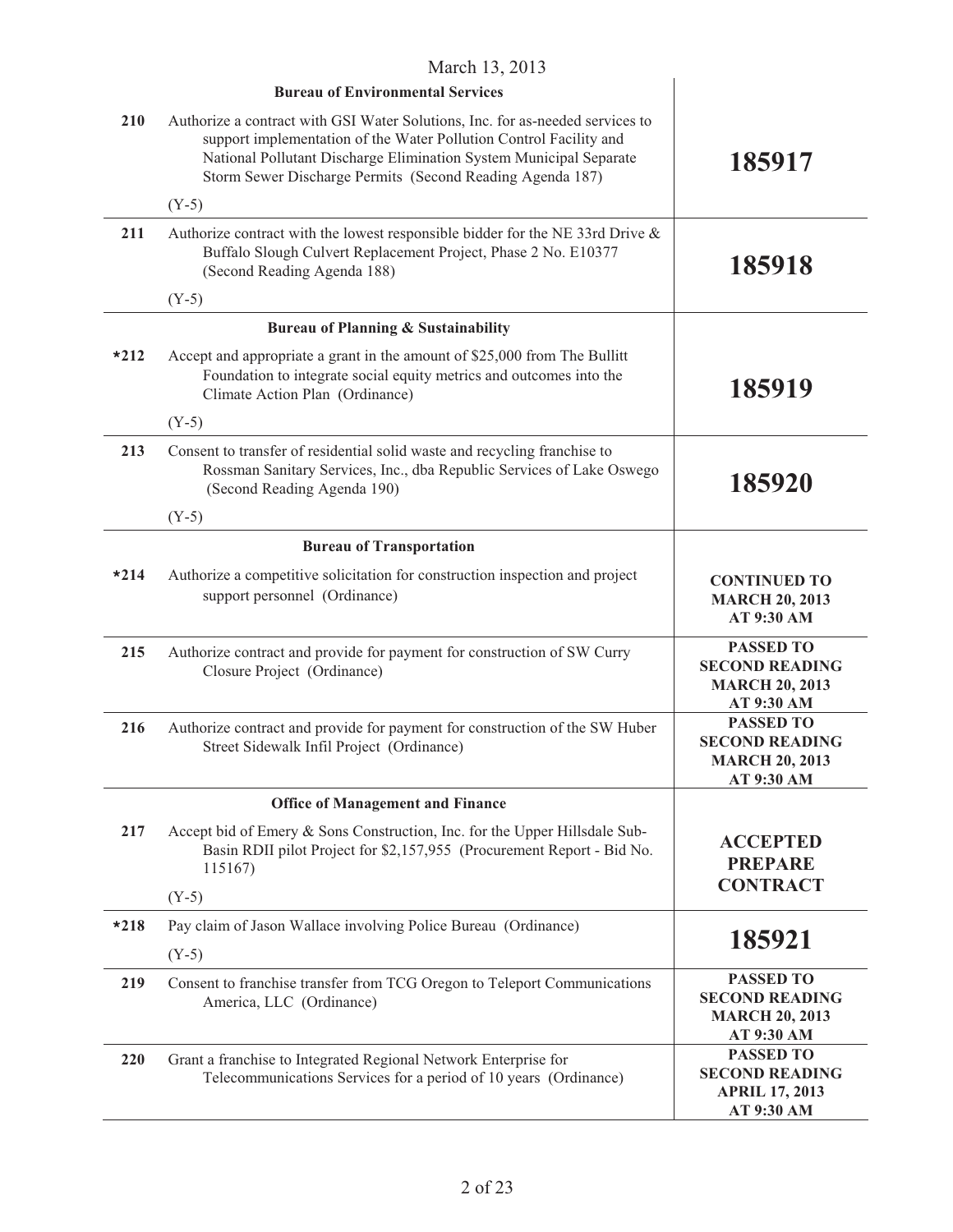| 221    | Grant a franchise to LightSpeed Networks Inc. for Telecommunications<br>Services for a period of 10 years (Ordinance)                                                                                                                                                                      | <b>PASSED TO</b><br><b>SECOND READING</b><br><b>APRIL 17, 2013</b><br>AT 9:30 AM |
|--------|--------------------------------------------------------------------------------------------------------------------------------------------------------------------------------------------------------------------------------------------------------------------------------------------|----------------------------------------------------------------------------------|
|        | <b>Parks &amp; Recreation</b>                                                                                                                                                                                                                                                              |                                                                                  |
| $*222$ | Authorize application to Metro Regional Travel Options for a grant in the<br>amount of \$200,000 for start-up costs related to the creation of the<br>Washington Park Transportation Management Association (Ordinance)                                                                    | 185922                                                                           |
|        | $(Y-5)$                                                                                                                                                                                                                                                                                    |                                                                                  |
| 223    | Authorize an Easement and Equitable Servitudes agreement with the<br>Department of Environmental Quality for city-owned property at Johnson<br>Lake (Second Reading Agenda 197)                                                                                                            | 185923                                                                           |
|        | $(Y-5)$                                                                                                                                                                                                                                                                                    |                                                                                  |
|        | <b>REGULAR AGENDA</b>                                                                                                                                                                                                                                                                      |                                                                                  |
|        | <b>Mayor Charlie Hales</b>                                                                                                                                                                                                                                                                 |                                                                                  |
|        |                                                                                                                                                                                                                                                                                            |                                                                                  |
|        | <b>Bureau of Police</b>                                                                                                                                                                                                                                                                    |                                                                                  |
| $*224$ | Amend an Intergovernmental Agreement between the Portland Police Bureau<br>and Multnomah County for the provision of the Sex Buyers<br>Accountability and Diversion Program (Ordinance; amend Contract No.<br>30002122)                                                                    | 185924                                                                           |
|        | $(Y-5)$                                                                                                                                                                                                                                                                                    |                                                                                  |
| $*225$ | Amend an Intergovernmental Agreement with Multnomah County to increase<br>compensation for outpatient treatment and supportive housing to chronic<br>offenders identified by the Services Coordination Team (Ordinance;<br>amend Contract No. 30002795)                                    | 185925                                                                           |
|        | $(Y-5)$                                                                                                                                                                                                                                                                                    |                                                                                  |
|        | <b>Commissioner Amanda Fritz</b>                                                                                                                                                                                                                                                           |                                                                                  |
|        | <b>Position No. 1</b>                                                                                                                                                                                                                                                                      |                                                                                  |
| 226    | Authorize changes to the City Code to require Protected Sick Time for<br>employees of businesses working in the City of Portland and enter into a<br>contract with Oregon State Bureau of Labor and Industries for<br>enforcement (Second Reading Agenda 203; add Code Title 9)<br>$(Y-5)$ | 185926<br><b>AS AMENDED</b>                                                      |
|        |                                                                                                                                                                                                                                                                                            |                                                                                  |

At 10:47 a.m., Council recessed.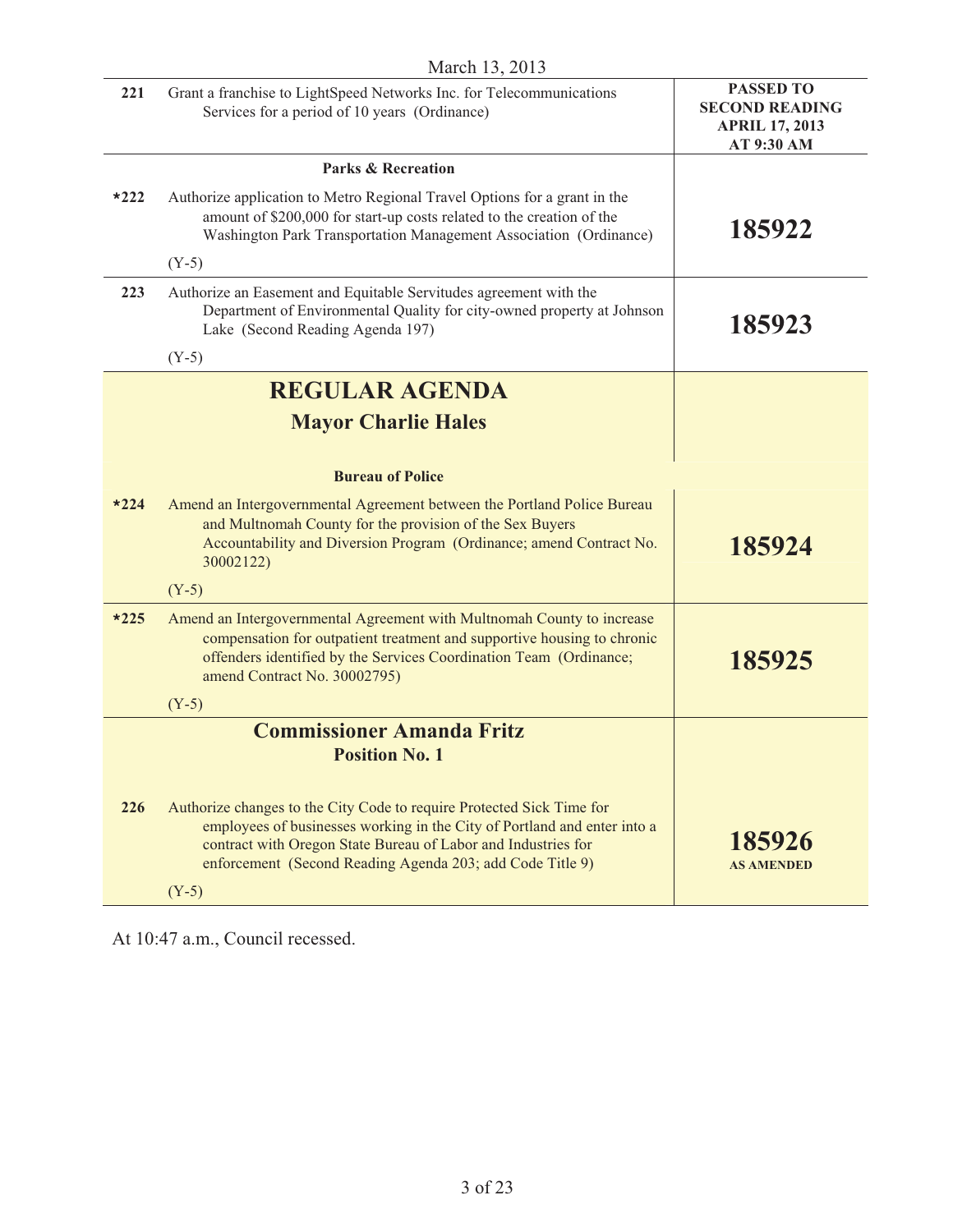# A RECESSED MEETING OF THE COUNCIL OF THE CITY OF PORTLAND, OREGON WAS HELD THIS **13TH DAY OF MARCH, 2013** AT 2:00 P.M.

THOSE PRESENT WERE: Mayor Hales, Presiding; Commissioners Fish, Fritz, Novick and Saltzman, 5.

OFFICERS IN ATTENDANCE: Karla Moore-Love, Clerk of the Council; Roland Iparraguirre, Deputy City Attorney; and Mike Cohen, Sergeant at Arms.

|     |                                                                                                                                                                                                                                                                                                                                                                                                                                                                                                                | Disposition:                                                                                                                  |
|-----|----------------------------------------------------------------------------------------------------------------------------------------------------------------------------------------------------------------------------------------------------------------------------------------------------------------------------------------------------------------------------------------------------------------------------------------------------------------------------------------------------------------|-------------------------------------------------------------------------------------------------------------------------------|
| 227 | <b>TIME CERTAIN: 2:00 PM CANCELED. REFERRED TO MAYOR'S</b><br><b>OFFICE</b> – Approve agreements among the City and one or more of, the<br>Portland Development Commission, Rip City Management LLC dba<br>Portland Arena Management, and Portland Winterhawks, Inc. for the<br>renovation and operation of the Veterans Memorial Coliseum for use by<br>the Portland Winterhawks hockey team and for other events, uses and<br>activities (Previous Agenda 1505-2012; Ordinance introduced by Mayor<br>Hales) | <b>REFERRED TO</b><br><b>COMMISSIONER OF</b><br><b>FINANCE AND</b><br><b>ADMINISTRATION</b>                                   |
| 228 | <b>CANCELED. REFERRED TO MAYOR'S OFFICE - Approve an Option</b><br>Agreement among the Office of Management and Finance, the Portland<br>Development Commission, and Rip City Management LLC dba Portland<br>Arena Management to transfer certain land and property development<br>rights in the Rose Quarter District, and authorize the establishment of a<br>Rose Quarter Event Parking District as specified (Previous Agenda<br>1506-2012; Ordinance introduced by Mayor Hales)                           | <b>REFERRED TO</b><br><b>COMMISSIONER OF</b><br><b>FINANCE AND</b><br><b>ADMINISTRATION</b>                                   |
|     | <b>REGULAR AGENDA</b>                                                                                                                                                                                                                                                                                                                                                                                                                                                                                          |                                                                                                                               |
|     | <b>Mayor Charlie Hales</b>                                                                                                                                                                                                                                                                                                                                                                                                                                                                                     |                                                                                                                               |
| 229 | Transmit the Revenue Bureau report regarding Broadway Cab appeal of the<br>Private For-Hire Transportation Board decisions of December 12, 2012<br>regarding fleet expansion requests from existing taxi companies<br>(Previous Agenda 202) 15 minutes requested                                                                                                                                                                                                                                               |                                                                                                                               |
|     | Motion to modify the board's December 12, 2012 decision to allow more<br>taxicabs with the condition that Broadway Cab receive an additional<br>10 permits to operate permitted cabs in Portland: Moved by<br>Saltzman and seconded by Hales. Motion failed. (N-4; Y-1 Saltzman)                                                                                                                                                                                                                               | <b>DENY THE APPEAL</b><br><b>AND UPHOLD THE</b><br><b>PRIVATE FOR-HIRE</b><br><b>TRANSPORTATION</b><br><b>BOARD DECISIONS</b> |
|     | Motion to deny the appeal and uphold the Board's decisions: Moved by<br>Fritz and seconded by Fish. (Y-5)                                                                                                                                                                                                                                                                                                                                                                                                      |                                                                                                                               |

At 2:13 p.m., Council adjourned.

#### **LAVONNE GRIFFIN-VALADE**

Auditor of the City of Portland  $\kappa$ ll

By Karla Moore-Love Clerk of the Council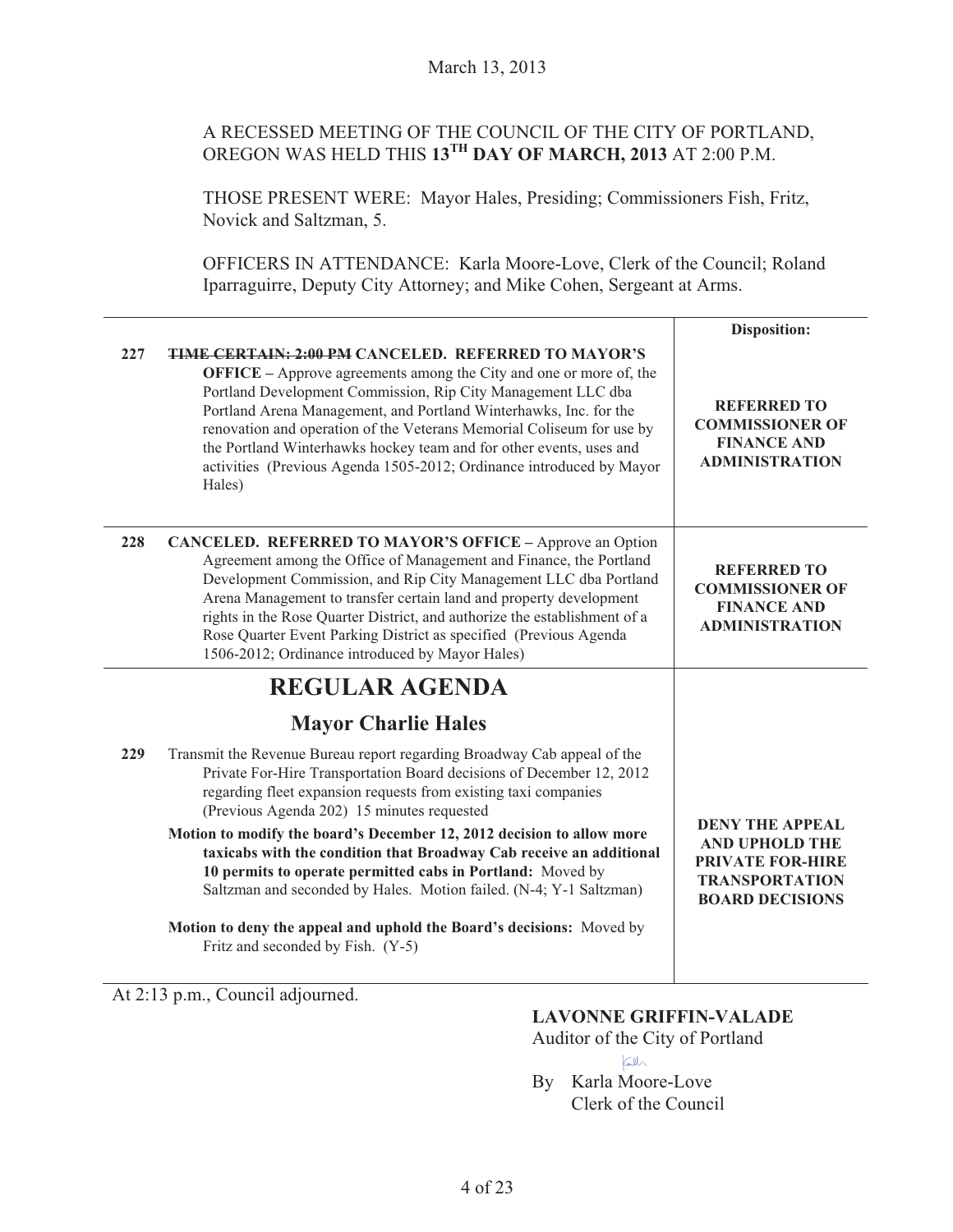For a discussion of agenda items, please consult the following Closed Caption File.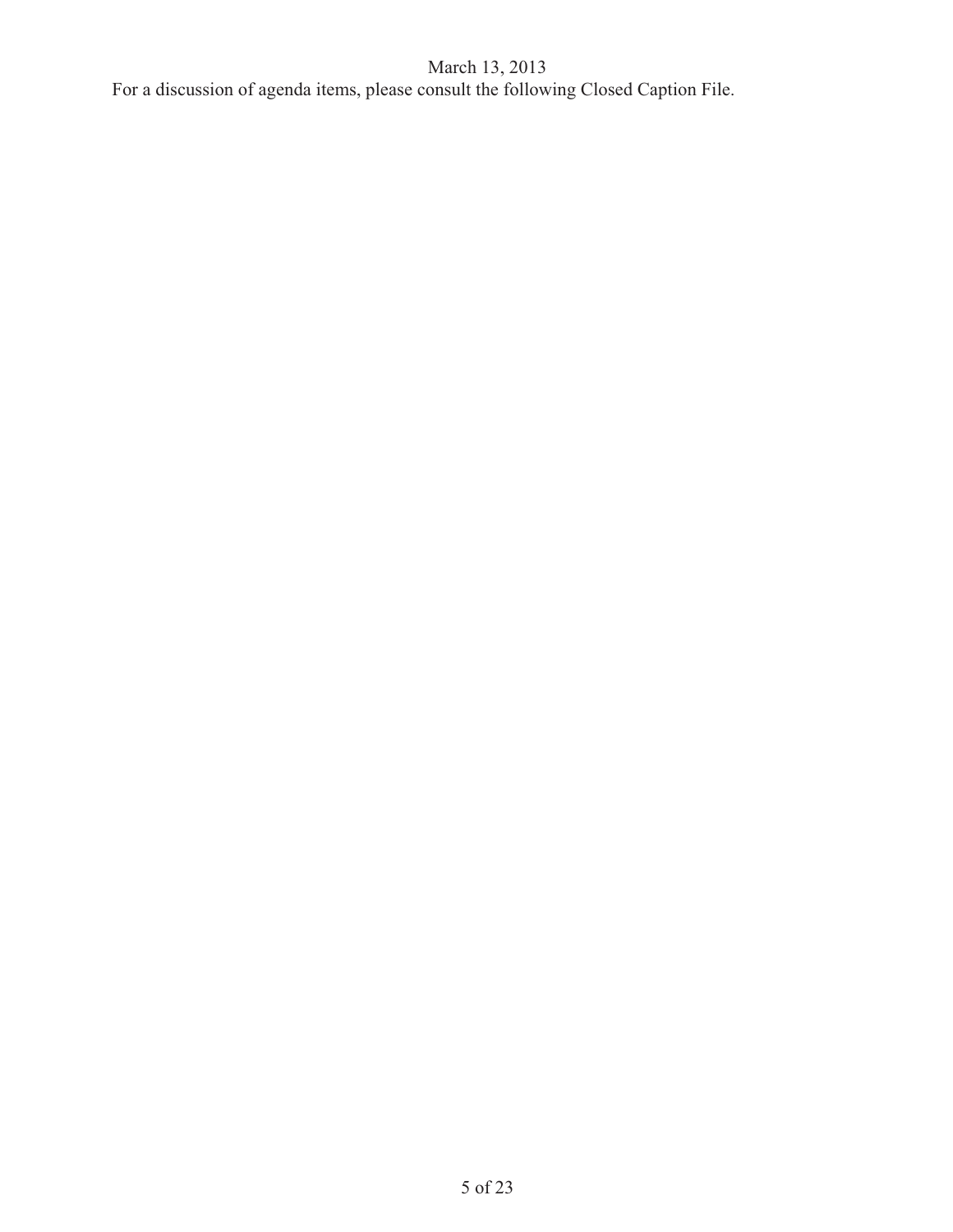# **Closed Caption File of Portland City Council Meeting**

This file was produced through the closed captioning process for the televised City Council broadcast and should not be considered a verbatim transcript. Key: **\*\*\*\*\*** means unidentified speaker.

### **MARCH 13, 2013 9:30 AM**

**Hales:** The March 13th session of the Portland city council, karla, please call the roll.

**Fritz:** Here. **Fish:** Here. **Saltzman:** Here. **Novick:** Here.

**Hales:** Here. And we have some communication items, were you take the first one, please, karla. **Item 204.** 

**Hales:** Miss boose, come on up. Good morning, and welcome.

**Barbara Boose:** Good morning, I am barbara boose. And I have got to sit down here.

**Hales:** Pull that chair up and get comfortable.

**Boose:** This is in response to battalion chief jamie klum. And I want to request that the bureau of police work in response coordinate and cooperate with the fire department in regards to hazmat no. 7. Which is the fire engine locate at 19th and northeast killingsworth. And since 9/11, it's had 100 sensors for detecting the particulates in the air. And it's not being used for, for parent drug houses. And, and I have found this out by working with the police department for the last -- since Probably two or three years. And each meth cook has by-products of drano, bleach, and aluminum in the air. And so, also, enclosed is an independent police review division document that was originally for january the 11th, 2011, with officer kyle hesley and natasha hager, sergeant hager. And they came out and breathed in the particulates in the air. It was a foul stench, and it was going down into my front property against my landscape and my real property, and then in my yard. And it was very bad. And they said, this is a chronic, chronic nuisance complaint. So, need to call 9-1-1 when it happens because we need to catch the drug dealer. We need to catch everything in progress, and I did. Nothing happened. So, this, i'm going to file today because if something had been done in coordination with the fire department, my service dog, dylon, who is worth \$20,000, would be alive today. The neighborhood put this together. And this is to request the -- the ambulance services for service dogs and companion dogs and domestic animals. Service and companion animals from Multnomah county to osu in corvalis to the vet students so that they can measure the particulates with the sensors while -- and so that is my, my main focus.

**Hales:** Ok. Barbara, thank you. You used your time, and I Appreciate bringing this documentation, too, so that will give us a chance to look into this. So thank you for coming today. Thanks very much. Ok, Karla, next person.

#### **Item 205.**

**Hales:** Ok, kernel moses. Good morning.

**Kernel Moses:** Good morning. I wrote a little poem that I would like to read to you.

**Hales:** Ok. Have a seat, and again, you have three minutes.

**Moses:** Thank you. When I was first establishing the sacred space out here, I was one of the few people supporting it, and I went about a week, when I got, I don't know, two or three hours sleep each night. And I was wanting to write a poem, and all I could get was the dream of sleep. And that poem never manifest. But last night after work I thought, I really ought to finish that poem. So, I wrote a poem for you all called "the dream of sleep." a light in the commons illumines truth, entropy of ordinance makes for horrid experience. Miles of empty real estate, heated for the plumbing. Souls shiver on sidewalks, deprived of legal bedding. Shattered realities, and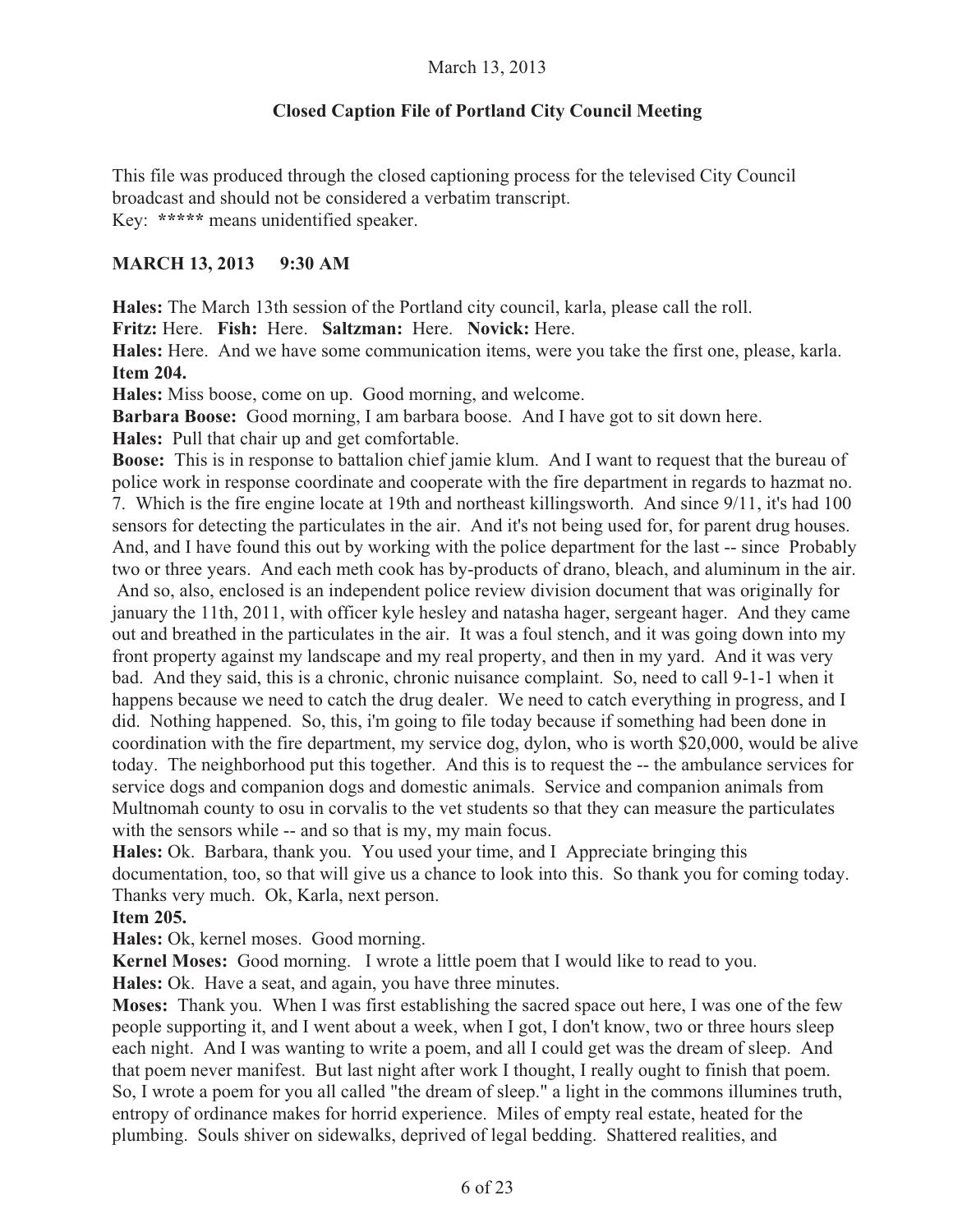neighborly angst. Breed, environment fear. No politician will stand against a cadre of neighbors, riddled, scared. And enigma how the riddles become unraveled but folks are being strangled, deprived of their dreams. Public education, fear Remediation. It's our only hope. Teaching all how to cope. R2d2, four, five, six. Pba, tries to hex. With their war on the poor, but you and I have the fix. A light in the commons illumines a truth, society needs to be soothed. Nightmares run rampant when you are forced to the street where the only dream you have is the dream of sleep. **Hales:** Thank you very much. Thanks for coming.

**Moses:** Yeah, and thank you for coming. I have 48 seconds, so if any of you have a question for me, I would like to take this opportunity to answer any of your questions.

**Hales:** I don't think we have any questions but we would love a copy of your poem.

**Moses:** Ok, great.

**Hales:** Thank you.

**Moses:** No questions, all right. I will get that copy to you, thanks.

**Item 206.** 

**Hales:** Good morning, scott. Welcome.

**Scott Fernandez:** Good morning.

**Hales:** You know the process. Three minutes and put your name into the record.

**Fernandez:** Scott fernandez. My website is www.bullrunwaiver.org. Good morning. Now is the time for Portland city council to request an epa, safe drinking water act waiver. Without the waiver Portland will continue to increase water utility rates that have doubled over the last decade, continued to lose jobs as we see, and Reduce water quality while jeopardizing the microbrew industry and the health of children. All through a cryptosporidium public health problem that has never exist and had never will because we do not have exposure to sewage in our bull run drinking water. So why are we asking for a waiver? The public health science for Portland supports it. The epa is reviewing the regulation and sees data showing the opposite of what they projected over the last 20 years. Over the last 20 years, no service water utility outbreaks have occurred from this. No deaths linked to drinking water have occurred. And no endemic disease linked to it has occurred. These outcomes are consistent with my comments made a decade ago requesting a waiver because I identified sewage, not cryptosporidium as the cause. The city of new york has also requested a waiver so we are not alone. Comments from council members include, and i, "spending a lot of money to address the public health problem that does not exist. That may not exist," unquote. I agree with that. Second one, and i, "we need to review water budgets went budgets in great detail and see where we can reduce costs," unquote, and the waiver is the solution. "the federal government insists we solve problem that does not exist and insists we pay for That folly," unquote. There is good news opening the door for Portland waiver. The epa says, science will determine the ultimate outcome, unquote. The papers deliver a guidance for successful outcome leading to a waiver exempting us from lt2. The tsk work has been completed. Now it is up to council. Bull run has provided safe and healthy drinking water for 100 years without a microbial incident. As a city, we need and we deserve the waiver. And we all need to start working together now. Thank you.

#### **Hales:** Thank you. [applause]

#### **Item 207**.

**Hales:** Good morning.

**Kurt Ferré:** Good morning. Mayor hales, members of the city council, before I begin I would like to give a shout out to all the supporters of paid sick leave --

**Hales:** Pleae state your name.

**Ferré:** I'm kurt ferre, a retired dentist who would like to speak to you about what the cdc has hailed as one of the ten greatest public health achievements of the 20th century, water fluoridation. I volunteer two days a week providing my services to two local free dental clinics, one of which is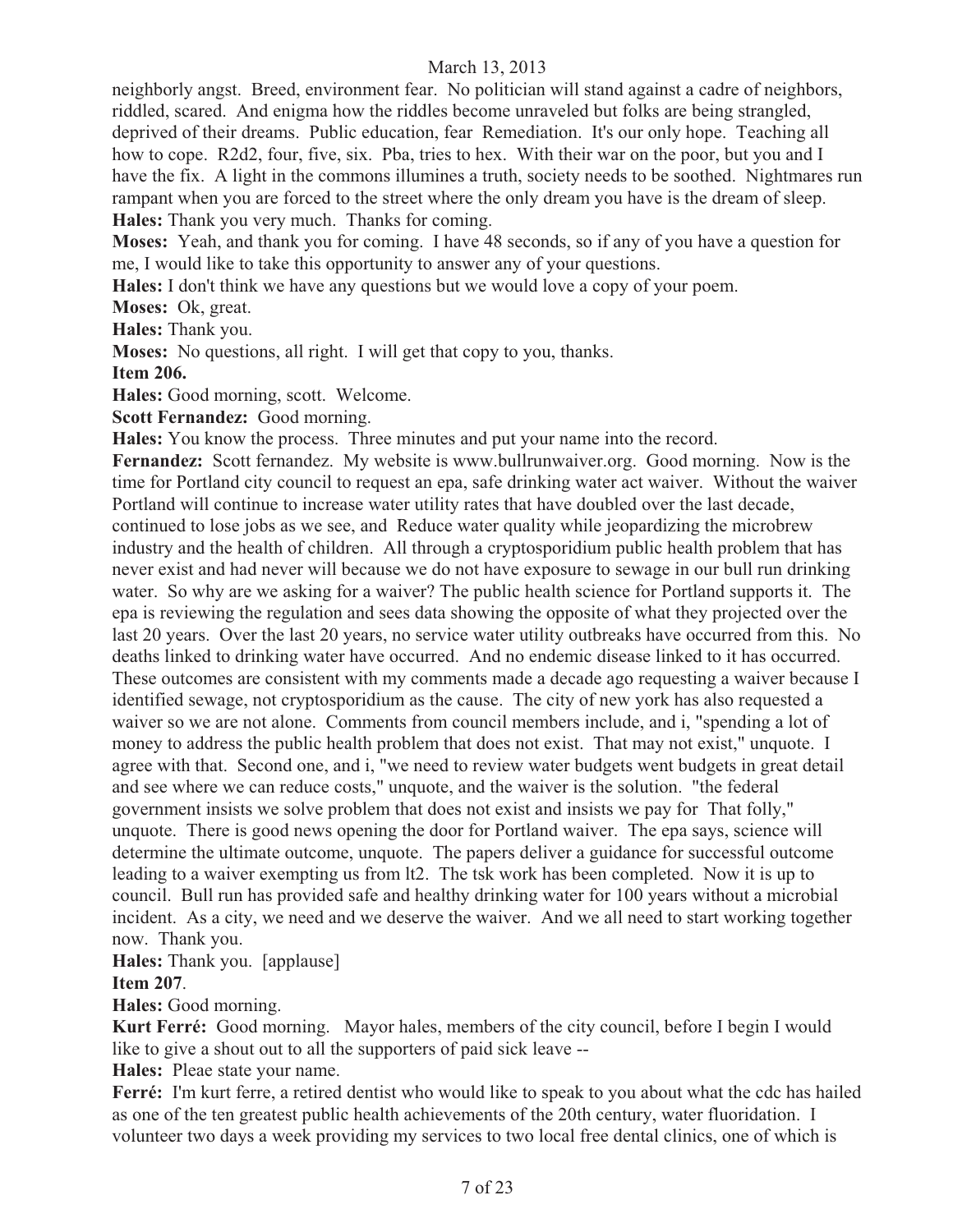the creston children's dental clinic in southeast Portland where I also serve as the board president and volunteer dental director. What I remember from my first volunteer day many years ago was a nine-year-old boy who Presented with a painful swollen abscessed first permanent molar. My question was, how long has this tooth been hurting you? His answer, I can't remember. Due to the fact that the tooth was so broken down, I had to pull it out. As you can imagine, seeing kids suffering like this saddens and frustrates me, especially since it is preventable. This began my growing passion in dental public health. Former surgeon general david satcher called dental decay the silent epidemic in america, five times more common than asthma. The 2007 Oregon smile survey reported one in five first to third grade kids suffered from untreated tooth decay in the Portland metro area. This is 40% more than in fluoridated seattle. This is unfair. And Portland is in a dental health crisis, a silent epidemic that many Portlanders, who have had good dental education growing up, who have access to care, and who have access to all the available dental prevention measures, don't understand on a personal level that so many of our less fortunate Portlanders, especially low income children, are experiencing needless pain and suffering. The healthy kids, healthy Portland coalition is working very hard to bring this dental health crisis to the consciousness all Portlanders. I have lived in Portland for nearly 33 years. And I believe that Portland cares about our less fortunate and will do the right thing. I urge all to vote yes this may To end Portland's distinction being the largest city in the united states that hasn't moved forward with fluoridation. Let's make Portland the healthiest city in this country. In closing, I would like to leave with this thought. In a perfect world, we would not need safety net dental clinics or fluoridation. We do not live in that world. Thank you very much.

**Hales:** Thanks for coming. Thank you very much.

#### **Item 208**.

#### **Hales:** Good morning.

**Lightning:** Good morning. I am lightning. I am a social justice entrepreneur, and I would like to talk about the term looking through the equity lands. Equity, something just and fair. Let's take a closer look through the just and fair equity lens at the broadway cab appeal and commit process. Broadway cab requested 30 new permits. Zero approved. It is owned by broadway cab, 13 new permits requested, zero approved. Portland electric cab llc, owned by a previous broadway cab owner, requested 25, zero approved. Although green cab, Portland cab, radio cab, and solarity were approved for permits, now, what I find interesting is Portland electric cab llc owned by sho. It sounds like a winner for Portland. Again, zero permits approved. Someone who tremendous amount influence through this process was our ex mayor, sam adams. Let me just add this, sho is the ex owner broadway cab and current owner of Portland electric cab llc who ran against sam adams to try to become the mayor Portland. For the outcome of all permits denied, appear to be an unfair act of policy stemming from prejudice. I will let the public decide. In my opinion, the board's decision needs to be reversed and reimpose a moratorium pending the industry reform recommendations to become effective and in the meantime, require the necessary data to be gathered and considered. Require a demand study that incorporates industry, accepted practices, if the study finds demand for additional permits exist, establish an equitable process for soliciting applications in a, in evaluating criteria to issue such permits necessary to meet that demand. As a very satisfied broadway cab customer, which I am, and I think that they are a stellar company, thank you for your time.

**Hales:** Thank you, thanks for coming. Ok. Let's take up the consent calendar. I have one item that my office has requested to pull back for a week. And likely to be refiled next week, which is 214. Any other request on the consent calendar to, to take anything off? If not, let's have a role call. **Fritz:** Aye. **Fish:** Aye. **Saltzman:** Aye. **Novick:** Aye. **Hales:** Aye. Approved. [gavel pounded]

**Hales:** So now we have a time certain, which commissioner Saltzman is prepared to introduce.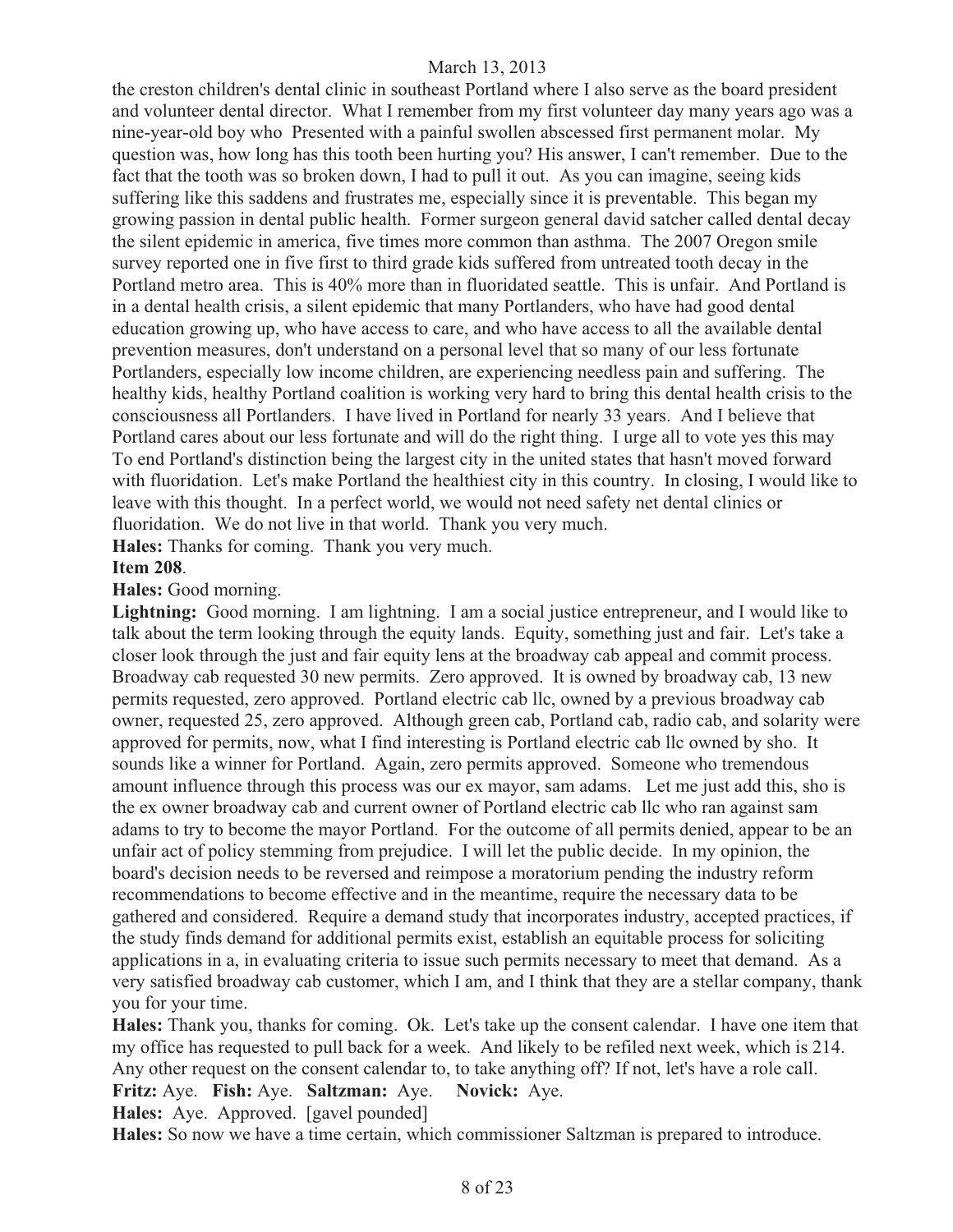**Moore-Love:** I will read the title. 214, i'm sorry, 209. **Item 209.**

**Saltzman:** Thank you mayor, and thank all the members of council for allowing us some time this morning to hear from the timbers army, as they are incorporated and known today, as the 107ist. Portland's major league soccer franchise, the timbers, are loved by soccer fans throughout Oregon and our region. And I dare say have become something of a sports phenomenon. In the united states. Everyone who has attended a match or watched on tv, knows that the timbers army, the fans on the north end of jeld-wen stadium, section 107, I believe, are the most rabid and dedicated fans in major league soccer. If not, in fact, in all of major league sports. What may not be as wellknown, however, is how involved and dedicated to our community a group of the timbers' army. The nonprofit made up of army members, the 107ist. Today I have the privilege of welcoming the 107ist to council. And they have put together a presentation as to who they are, their activities in the community over the past year, and their existing vision for the years to come. So with that, I would like to Welcome board president scott swaringen. **\*\*\*\*\*:** Thank you.

**Saltzman:** Board vice president, jeremy wright. And operation board member shawn levy. Take it away.

**Jeremy Wright:** Thank you very much for having us today. We appreciate the time and appreciate the invite, commissioner Saltzman. It's good to be back in front of some of. We were here a lot during mls to pdx, so, with new commissioners and the new mayor, we wanted to come back and, and kind of give an overview of who we are and what we've been up to in the last couple of years and, and talk a bit about, about what our future plans are. My name is jeremy wright, vice president of the 107ist. And what is the 107ist? We call ourselves the engine that runs the timbers army. We are a 501c7 non-profit organization based here in Portland, Oregon. We have approximately 3,000 members. Who pay subscription fees of \$25 and they get a t-shirt. Our relationship is simple, to support soccer in Portland, Oregon from the grassroots to professional level. Ok. The history of the 107ist and the timbers army. We began in 2001 when seven to ten hardy souls showed up at the first soccer game when the timbers came back to town and decided to stand in the north end, and some pickled buckets and were banging on them and decided that was going to be the way we expressed our support for our beloved soccer team. As we grew through the years in the past decade, we probably called ourselves the army without generals, and everyone could lead, and if you want to do something, step up and that would be the future. And that would be, you know, we would embrace it, if it was a good idea. In 2009, on the heels of the mls, pdx came, we came in here, and we advocated on behalf of soccer fans across the town to bring mls to Portland to, remodel the stadium, and we realized quickly, as our team was going major league, that army had to step up its game, as well. So out of that came the 107 independent supporters trust. It's made up of 11 board members, who are elected to three-year terms. And our goal -- we have three primary areas of focus. The first one is game-day operations. Second one is away travel, third is community outreach. Game day ops. That's all that great stuff you see. The smoke and thousands of flags. And that, that -- we like to say a lot of times in that immense amount of organization goes behind the chaos. Volunteers show up three or four hours early. Go into the stands. Set out all the flags you see, Owned by the members, they stay in the stadium. Those grand displays that we do, which are called tepo, it's a european word that's bled into the americas. It's something that we do as a way of showing support of our team, our pride in the community, our pride in the town. That big picture saw from the seattle home last year, you could see incorporates many parts Portland, clive charles. Everything that's made that we love about our team and our town. I wanted to just touch on one thing before I pass this over to scott and our community operations stuff. I jumped over, is our 107ist logo you see in the corner. We call that our golden triangle. It's the team, the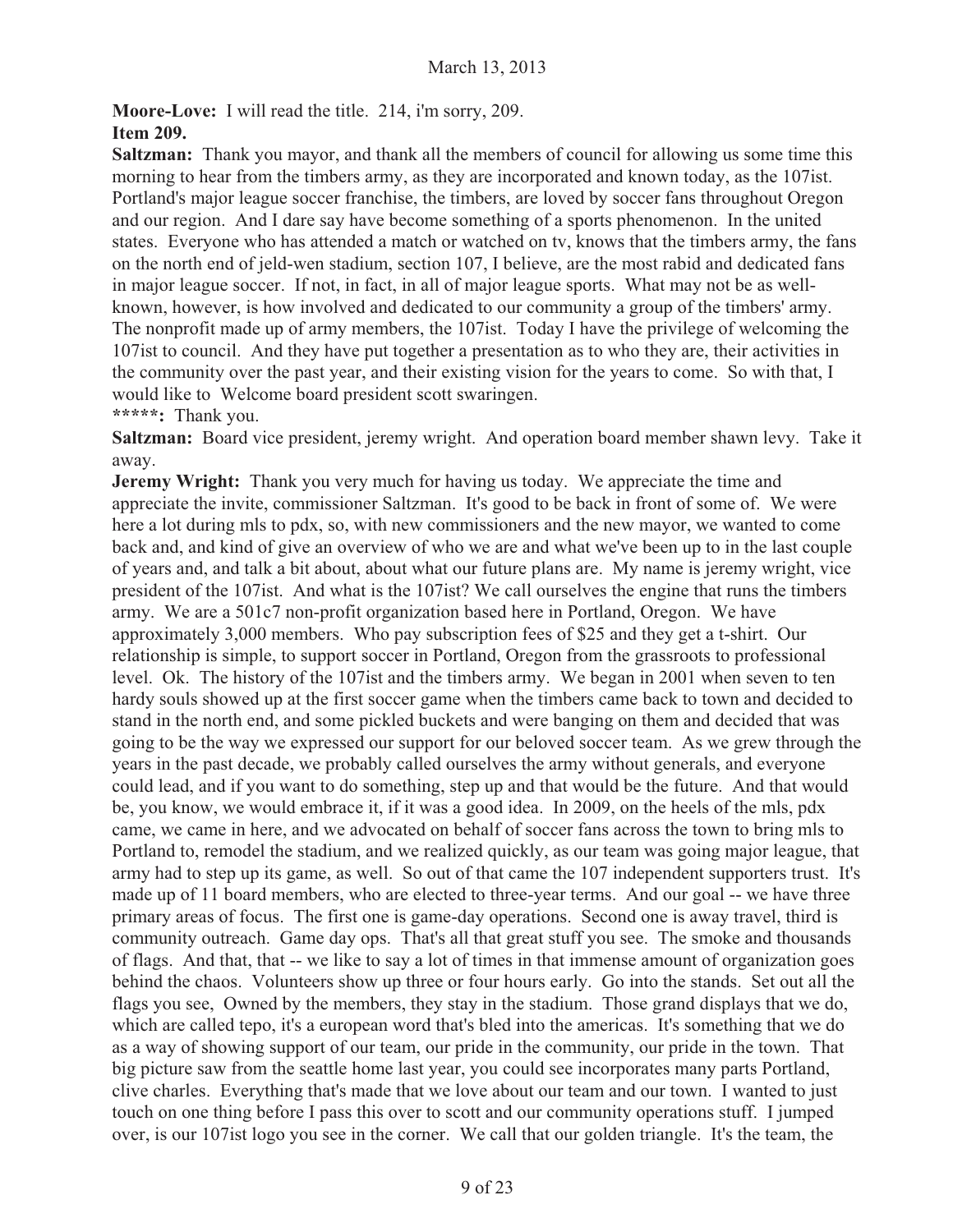town and the timbers army. And you know, each of those point to that triangle is our focus of who, what we do. And so, one of the other things we do a lot is away travel. This saturday is, you know, obviously, our first seattle away game. We're bringing 1,000 people up to i-5, and in terms of this small economic impact, we will spend 50,000 at local bus companies this year alone. And leasing them, 14 buses this week, and in august, when we go up, we'll have 1500 allocation, and 20 buses. We're talking about trying to do something with amtrak. So, there is always opportunities for us to travel. Our goal is to have someone at every away game, and we're proud to say that in 2012 that happens. And as part of our travel, we partner with breweries, now allow us that -- each bus is named after a local brewery and they donate beer so you get on the hub bus. You get on the widmer bus, I will forget somebody and they will get mad. So I will pass over to our community outreach portion to our board president, scott.

**Scott Swearingen:** It's good to be back. I have not been here since 2009. As jeremy mentioned, one of the important parts of that triangle is the city of Portland and the community around it. So, I mean, that's one of our major focus areas. We have many board goals and strategic visions for what we want to do, just on this picture, on, on the last picture, we had Oregon food bank. We had friends trees. We had james john elementary and a.c. Portland, and that was all, you know, in just a period of a couple of months, that was what happened. And that's not just in Portland. The Oregon food banks in baby and Portland, the friends. Trees, we organized in Portland and vancouver. So, on the next slide, this is just sort an overview of what we have done last year. So, harper's playground is a handicapped playground in Portland. We gave \$42,000 last year alone, and our total for that projects was over \$60,000. That's not counting any in kind Contributions or labor that was used for deconstruction. And then the local area high school programs. Over the past years we have given thousands of dollars worth of uniforms, and we have even filled in where coaching needs were available. Ac Portland, which gives afterschool opportunities, and literacy opportunities to, to kids in the public schools and underserved communities. We gave 5,000 during 2012. We also have a scholarship fund, which picture here we have ruben, with the, you 17 national team in florida. We were able to help send him there because his family couldn't afford the plane ticket out there. The stuff needed for the school. So we helped fund that. We also have -- we have helped emerging charities, and other random needs, and that totaled 4,000 last year. Another one, it is not just about money, it's about getting out there and getting our hands dirty. One of the things that we like to see when people come to us for this is sweat equity is what we bring. Not the large amounts of dollars. The volunteer service award, we just started last year, and we're working out the kinks but we recorded 5,000 hours of volunteer service in 2012. That included things like friends trees, the Oregon food bank, a.c. Portland, as well as all of the sunday parkways. I just wanted to touch on harper's playground one more Time because that was a really big deal for us. Back in 2010, we, actually, were one of the first groups to help raise awareness for that, and just our, our relatively minor contribution of money, was, actually, a big deal at that time because no one really knew about it. They had limited money in the bank, and we brought visibility, both to you guys sitting here, as well as all of our members so that really helped to get behind it and get people on the board and people pushing forward on that. Just last weekend, we had a maintenance party to help fix things that may be had not gone right in the first time and make sure that everything is perfect, and repaint the benches that needed to get hit in that park again. That brought 25 people before the game last saturday. Like I said, and mentioned before, last year, we gave over 10,000 to Portland public schools. Those schools included jefferson, madison, franklin. There were others. But, it's good to make an impact on the men and women's programs at that school, as well as their j.v. And varsity so regardless of skill they have access to quality equipment. So some of the highlights for last year, as well, is, you know, we have really been -- we built on a foundation with mos, now it's time for us to take the next level. We've been, you know, seen as sort of a leader, both nation-wide and now worldwide Recognition, so how do we take that further? So, for years we have had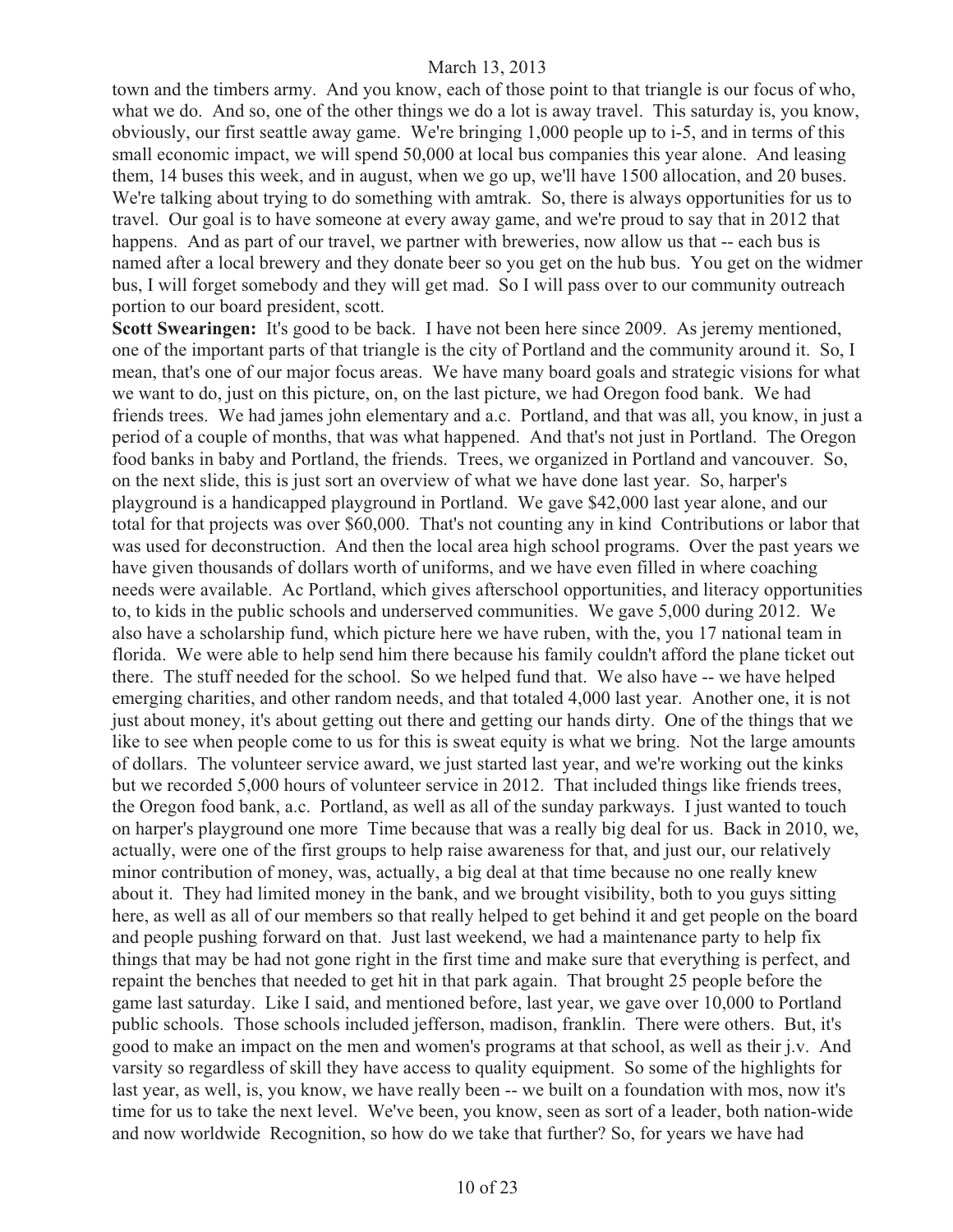partnerships with local breweries but this year we wanted to do something meaningful and impactful. We released the green and gold with widmer, and this is significant because it's the first beer to bear our label. It also bears the label of 107ist, and action for people to go and find out what we are about and help to support our community activities. And percent of the sales are going to go to our community outreach endeavors. So, that's a big deal for us, and you will be able to buy it at all retailers in town. Another highlight was in that we found our own physical space. For a, you know, for the first ten years, everything was kept in people's garages and basements to the disappointment of significant others everywhere. So, last year we found our own home, and it's at the corner of 17th and alder in the goose hollow neighborhood association. 1500 square feet. We call it the [inaudible] taken from germany. It's a place to bring the community together, and to rival our activities and storage. It's the first of it's kind of the united states where it's an independent supporter's group owning their own place, and we also joined the goose hollow neighborhood association and the business association, and in organizing activity there is and working to help finish off their sign cap project. So, for this year, our goal, we want to go to 4,000 members, we're on our way, we're the biggest we have been, so i'm confident that we'll be able to reach that. We want to give 100,000 in charitable contributions. We want our track volunteer hours to be over 10,000. And we want at least 50 timbers at every away match. It's not enough to have a handful at dallas or some of the harder games. We want over 50 at every organized away match, including orlando expatriates as well as people traveling out there. And we also want to fund our first capital project we're taking on, on our own, which is through operation [inaudible] I will pass that to shawn levy.

**Shawn Levy:** Thank you. The day that we first decided we would organize into an army with not generals but captains, at least, the first idea that came up, when we said, if we could bottle the poverty communitarianism of the timbers army was what became operation pitch invasion. Our mission is to restore, maintain and build soccer fields in the city. To date we worked with the Portland parks on, on five parks facilities. Donating approximately 1600 volunteers, volunteer hours. We show up on saturday morning in a group of 50, replace sprinkler heads, level the fields, and reseed, and scrape and repaint the goals and leave the park looking new. We've been told the amount of labor we can do, the parks Department because of the amount of space that they have and the amount of labor that they have, it would take them literally months to accomplish. This year we're going to do four more parks. Last year we also showed up at a warehouse on division street and took every goal mouth in storage, or put in a used pile and refurbished it. So, there was a, a rack of 90 new, new looking goals that they could then bring out to the parks. And we worked with the Portland public schools. James john elementary, we were sort of the muscle behind a deep haven project replacing the blacktop with the turf field. We cut a new field at whitman elementary where there was a baseball field that's going to be converted into a soccer field. We slow up on the sweat equity side. We have had a vision always something bigger, that vision is going to be realized this year. Bless field is at the new columbia housing community. And it's a vacant lot between rosa parks and the boys and girls club. We're going to put a 200,000 turf field, all weather field on that spot. And we're going to populate it with timbers volunteer coaches, mentors, people running clinics, skills, workshops, and supervised by the boys and girls club, and instructed in turn by the timbers academy, so that the instruction that they are getting is, actually, sort of in line with what is expected at The professional level. The project is called "bless field." it's named after general timber howie bless, as we knew him. A fella, on the cover willamette week years ago, when they first reported on the timbers army phenomenon. Ex-g.i. With a belly. Used to bang a triangle at games. He passed in 2009. We did not know his name. It turns out to be howard bless. And one day, a child who learns to play from the timbers army in the timbers way, on that field is going to score a meaningful goal at jeld-wen field, and she might be a thorn. This is meant to be a completion of that triangle that jeremy reference. The team timbers army. It's energy, it's poverty.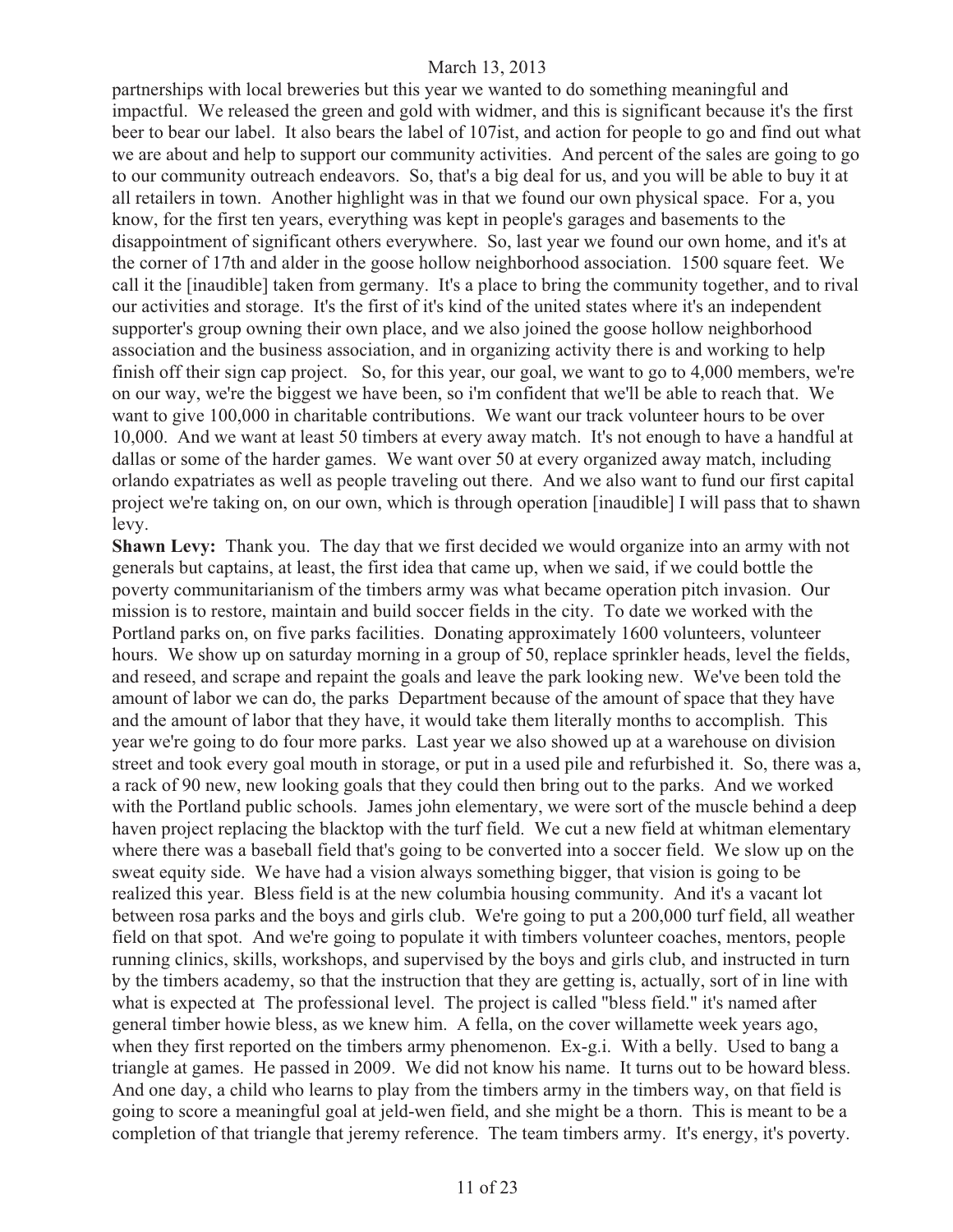It's taking kids who come from all over the world to live in Portland and make their first landfall at new columbia. And turning them to what's good about this city and that's what positive. Teaching them things from the history of people like clive charles and the timbers to the meaning of the Portland flag to what it means to go out on game day and win, lose, or draw support your team and your town. We have, as I say, a \$200,000 project between the 107ist, the timbers army, and operation pitch invasion's own fundraising, we're almost halfway there. We have not yet begun to reach out to the timbers' corporate sponsor partners. We're starting to do that now on April 4th at the hollywood theater, we have a bunch of timbers legends from the 1970s going to be present for an evening we call beating seattle never gets old. [laughter]

Levy: We're showing highlights of the 1975 playoff match where the timbers beat seattle in overtime, and we're going to have the players who were on the field sort doing a live director's cut describing what was what was going on during the game. We have a glorious tradition here. The ground that our players play on, first hosted soccer in 1893. Barcelona was not playing on the same field in 1893. We're very cognizant of how much has accrued to us from the city, from you folks, and from the community. And we have always want to put our muscle and our money where our mouths. And we live there 365 days a year. Thank you.

**Saltzman:** Thank you all. Does that complete your presentation?

# **\*\*\*\*\*:** Yeah.

### **\*\*\*\*\*:** Ok.

**Saltzman:** This is a presentation, I don't know if my colleagues have any remarks, but I want to start out by saying how, you know, very proud I am of the timbers army and the 107ist. And in fact, you know, when I did vote, back in 2009, to, to say, let's go ahead and remodel jeld-wen field, so that we can get a major league soccer team here, i'll be the first to admit That I am, you know, I am still acquiring a taste for soccer. And the timbers are helping. But, I did not come to it naturally. What impressed me was, really, the turnout by the timbers army and the passion that they had for this sport. I knew that we were going to sell out those games. And that was a crucial factor in the economic equation for the city, was, because we get money from ticket sales. So, and I was also very impressed with the community service aspect of the timbers army, so those two things were really what swayed me to be the vote to move ahead and, and remodel jeld-wen and, and in looking back in retrospect, I drove by jeld-wen on saturday afternoon around 2:30, there was a game at 7:30, but there were people lined up around the park at 2:30. And I was very impressed. I think that they were there for thorn practice or maybe they just get there five hours early.

**Wright:** They get there, in some cases, like eight hours early because we're a general admission in the north ends, and we have gone to policy where people line up to get a numbers wristband, and they can go away, and come back and they line up right before.

**Saltzman:** Very impressed, and your report here, your partnership with Portland parks, your partnership with Portland public schools. It's just outstanding. You have really not disappointed me one second since the decision to move ahead, as I alluded to, It's been a success for the city's coffers, as well. We are making more revenue than anticipated. Because of that, because of the outstanding crowds that turn out for each of the games, they are virtually all sellouts, and the timbers' army is phenomenal, 107 I was, so congratulations and thank you very much for your service.

# **\*\*\*\*\*:** Thank you.

Fish: I have a question and a comment. The question is, what about the thorns? How does the -how does this new team enhance what your plans are for the future and how does the, how does the thorns get, incorporated into, into your work with the timbers?

**Swearingen:** Yes. So, one of the things that made the timbers army special was that we grew organically and created our, our, you know, of the legends and everything that went along with it, happened throughout the years, so we're helping to support a core group of our members who are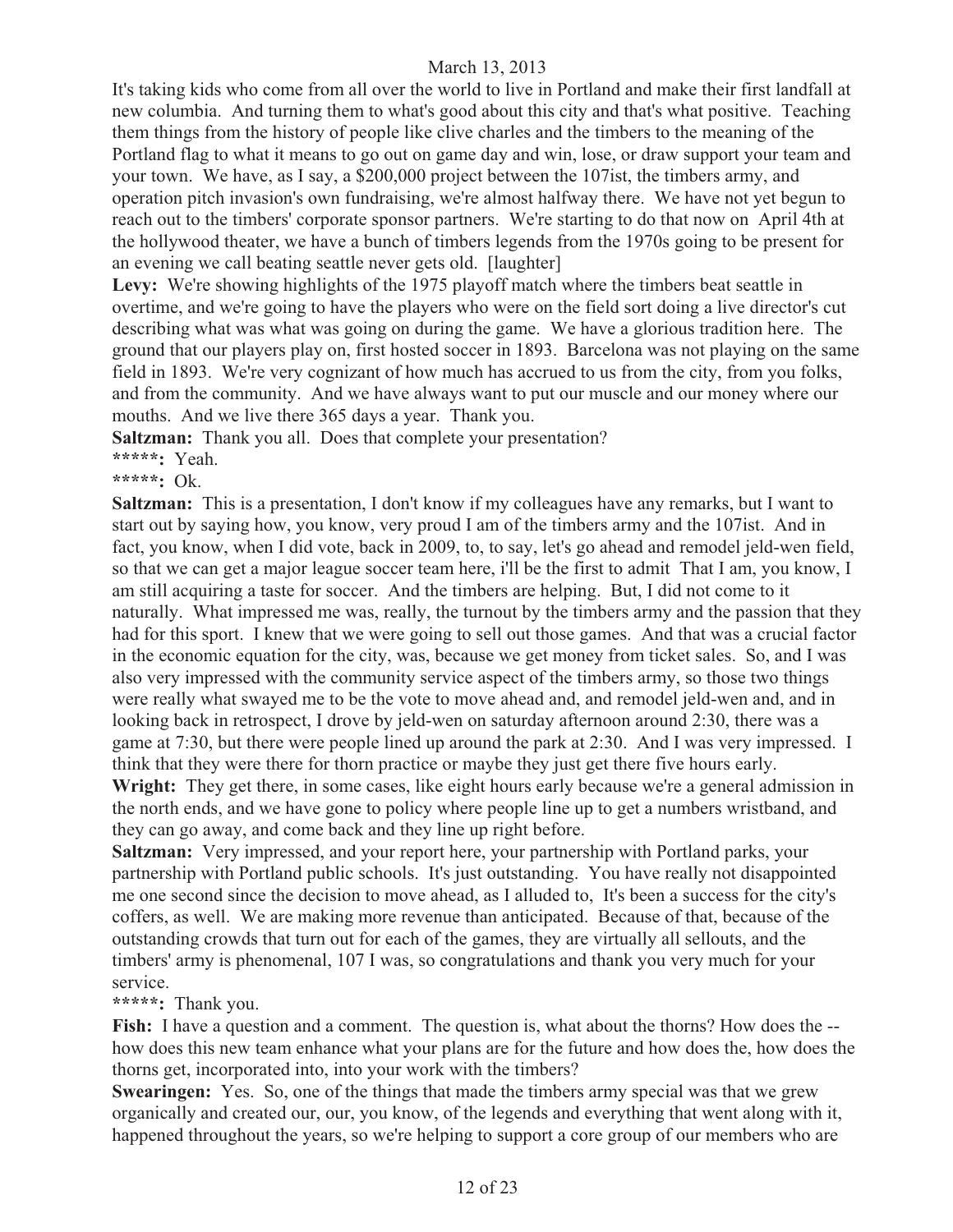looking to support the thorns in that way. Both financially and organizationally so they can help to grow that from a small core people who are interested in making that happen, and bring the other people who are season ticket-holders into creating unique legends, unique memories around the thorns. So, while it won't be under the army banner, the 107ist will support their organization for the women's team, as well.

**Fish:** I want to thank you. And I want to echo what dan Said. In your presentation, you highlighted three things that have meant the world to Portland parks and rec. The first was harper's playground, which was one of the proudest things that we have had a chance to be involved with. And it simply would not have happened without great partners, and you guys stood up early, and you helped to make it happen. Cody goldberg was with us last night, and we rewarded his service by not actually having the time to call him forward. [laughter]

**Fish:** But, cody wanted there to be a playground for his daughter and for all children that have barriers, experienced barriers, physical and otherwise, and you guys were there from the beginning. And you were there at the ground-breaking, and you are now there maintaining it, so, thank you. The second, the second thing that, that we did last year that was a proud moment was we dedicated the community center in honor of charles jordan. I think the significance of that has to do with the bless field. The bless field occupies very important piece of the ground in our community. Because it's across the street from the rosa parks elementary school. It's around the corner from charles jordan community center. It's diagonal from the village garden, and it's in the most diverse track called the new columbia. So congratulations for insisting that young people who don't have The same advantages there that kids in other places of the city have, have a field. Their first safe place to play all sorts, including soccer. Finally, I want to thank you, specifically, for the work you have done in enhancing ball fields at pitches at the high schools. We are cutting budgets at every level, and some people don't think that the fields a priority. We agree that they are a priority. But, without the sweat equity and the, and the other things you bring to the table, a number of those fields would not be maintain, and that is another lasting legacy of the work that you do. So, gentlemen, thank you for your work and your support, and your council is very proud of what you are doing.

# **\*\*\*\*\*:** Thank you.

**Novick:** I couldn't say it better than commissioner Fish did, or anywhere near as well. I did have a question for you, specifically since you mentioned barcelona. I was curious, as a non traditional army, in spanish civil war terms, do you think that you organized more similarly to the marxist pound or the anarchist militias? [laughter]

Levy: To give an answer would be to pick a side, and we try not to do that. [laughter] **Wright:** We have one side we support, the Portland timbers.

**Fritz:** Thank you very much for coming in. My former hometown is known for soccer. It is delightful to know that the timbers are truly phenomenal, and the timbers are setting a standard across the world for a community involvement and for 24-7, 365 involvement, as the games part of but not the only thing so thank you very much for coming for this presentation. I am particularly interested to hear about the presidential volunteer hours tracking system, so if you can let me staff know about that. Portland was listed as the second highest volunteering city in our country. And I think that it's just because we don't track our hours very well. So I am hopeful that we can become the number one, and it sounds like the timbers army is helping. I love the phrase, "beating seattle never gets old." I'm an Oregon ducks football fan and watching the pick against u-duck never gets old. I am a proud Portland thorns season ticket holder and looking forward to seeing the women's game take prominence at jeld-wen in partnership with you, and thank you for the alliance there. And commissioner Fish and I are going to be co-sponsoring a resolution shortly about the cascadia cup, which we'll be working with the timbers and the 107ist. For those who like i, before I went to the opening game of the season, didn't realize that the cascadia cup is a fan-based award, and needs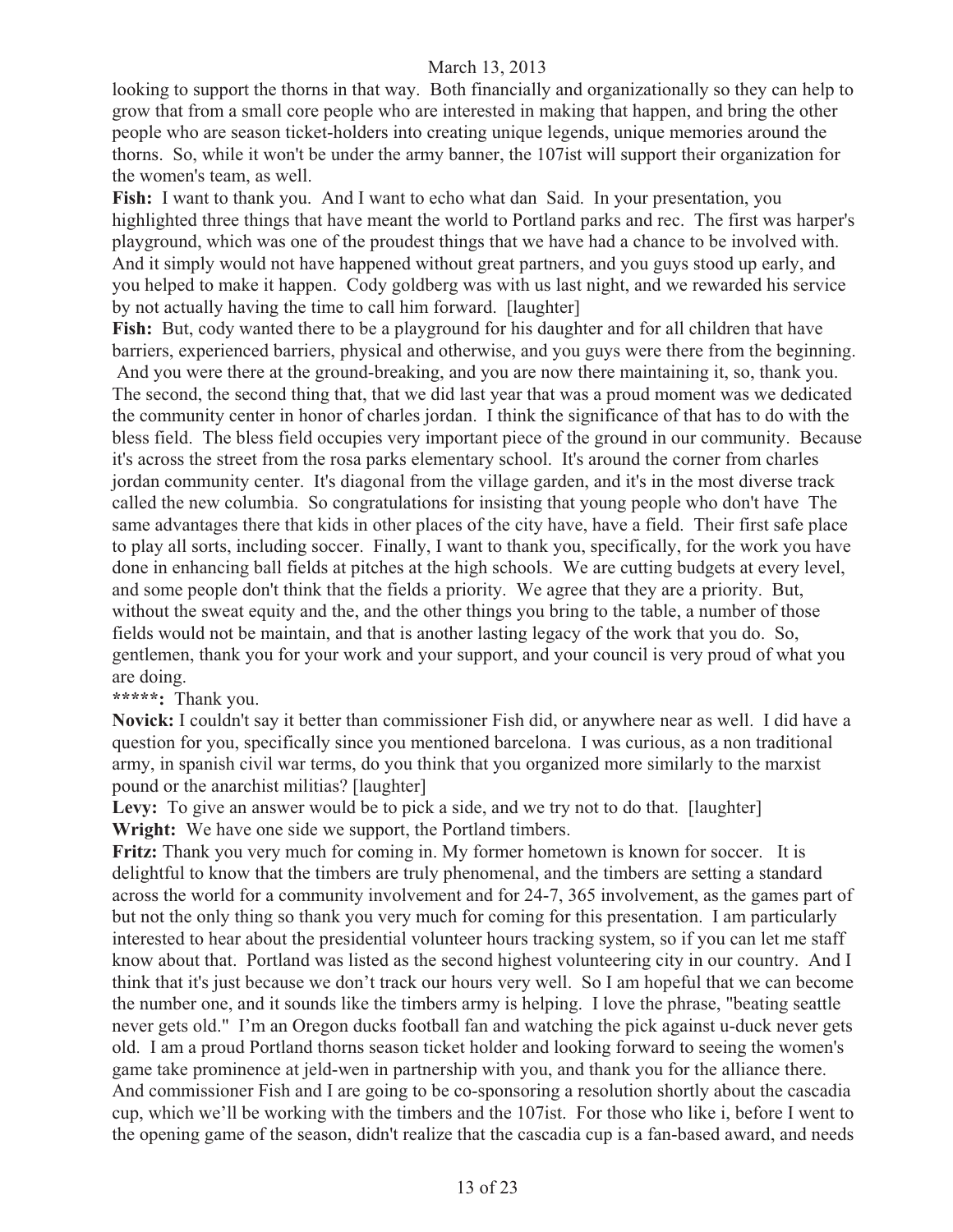to stay that way so it will be coming to council shortly on that, and we are happy to work with you on. So thank you for all the work you have done to make this truly a very Portland-like timbers Army and 107ist and for coming right back here to tell everybody about it on television. **\*\*\*\*\*:** Thank you.

**Hales:** The only thing I would add, these are great comments and reflect the affection that this council has, as well as the whole community has for what you are doing. What you are doing to support the team, to make the games exciting and accessible to everybody else and support the community. Just a couple of antidotes. Like commissioner Fish, I was involved early on with the goldberg family and harper's playground. And not only were you enormously helpful in terms of both dollars and volunteers, but I think that you gave them a lot of hope and raised a lot of visibility for the project, and I think that excitement factor bring was also very much the case with friends trees, that it made it much more exciting for all of the other volunteers to participate because the timbers' army was involved. So, I think that, that now have enough star power as an organization, that where you choose to place your volunteer hours, and dollars, is not only valuable in the practical effect of that, but in the sort of intangible effect of getting other people to, to share the excitement. So, really appreciate everything that you are doing, and look forward to this season and many more, so thanks for the update here today. Let's hear it for the timbers: [applause] **\*\*\*\*\*:** We take a picture?

**\*\*\*\*\*:** Sure, let's do it.

**Hales:** Let the record show these won't be consumed during the meeting. [laughter] **Hales:** Ok. That was fun. Thank you very much. We are now to the regular agenda. Item 224, please.

**Item 224**.

**Hales:** Good morning.

**\*\*\*\*\*:** Good morning.

**Hales:** Take it away, thanks for being here, good morning.

**Officer Mike Gallagher, Portland Police Bureau:** We're here to, basically, answer any questions that you may have about the contract that's in place. We're asking it to be extended to a two-year contract versus an existing one-year contract that's been there.

**Hales:** Put your name in there.

**Gallagher:** I am officer gallagher, the Portland police bureau.

**Hales:** Give us a summary what the program is doing and how it works.

**Gallagher:** Another term for it is the john school that we have that operates here in Portland police bureau. It's a, a zero cost to the city because it's paid for by the johns that are participating in it, that go to it, and it's a, a, an eight-hour long school held every other month. Where we have the agenda, basically, is they have the county health department is there, puts on a presentation, and there is a couple of classes on sexual behavior as far as from a mental health standpoint, why they are doing it, and why It's not good for them. And unhealthy activities they are doing, and the sexuality resource center puts on a presentation there. And we have a survivor that puts on a presentation there about her life. And, and prostitution. And prostitution coordination team puts on a presentation there. Sort of describing how these women get involved in prostitution, with pimps and how the pimps keep them involved in this thing. To educate the johns as to, as to the unhealthiness of prostitution, and why it's not a, you know, it's not just this, this -- **Hales:** Not a victimless crime.

**Gallagher:** That's what I was trying to say. And the d.a.'s office puts on a presentation about the effects that can happen to these johns if they continue to get arrested with these crimes and the laws that impact them. And we have a community member that shows up there and talks about the livability issues. As related to her living along the corridor, and how it impacts her. And their families and stuff like that, so it's a presentation targeting the johns to get them to understand why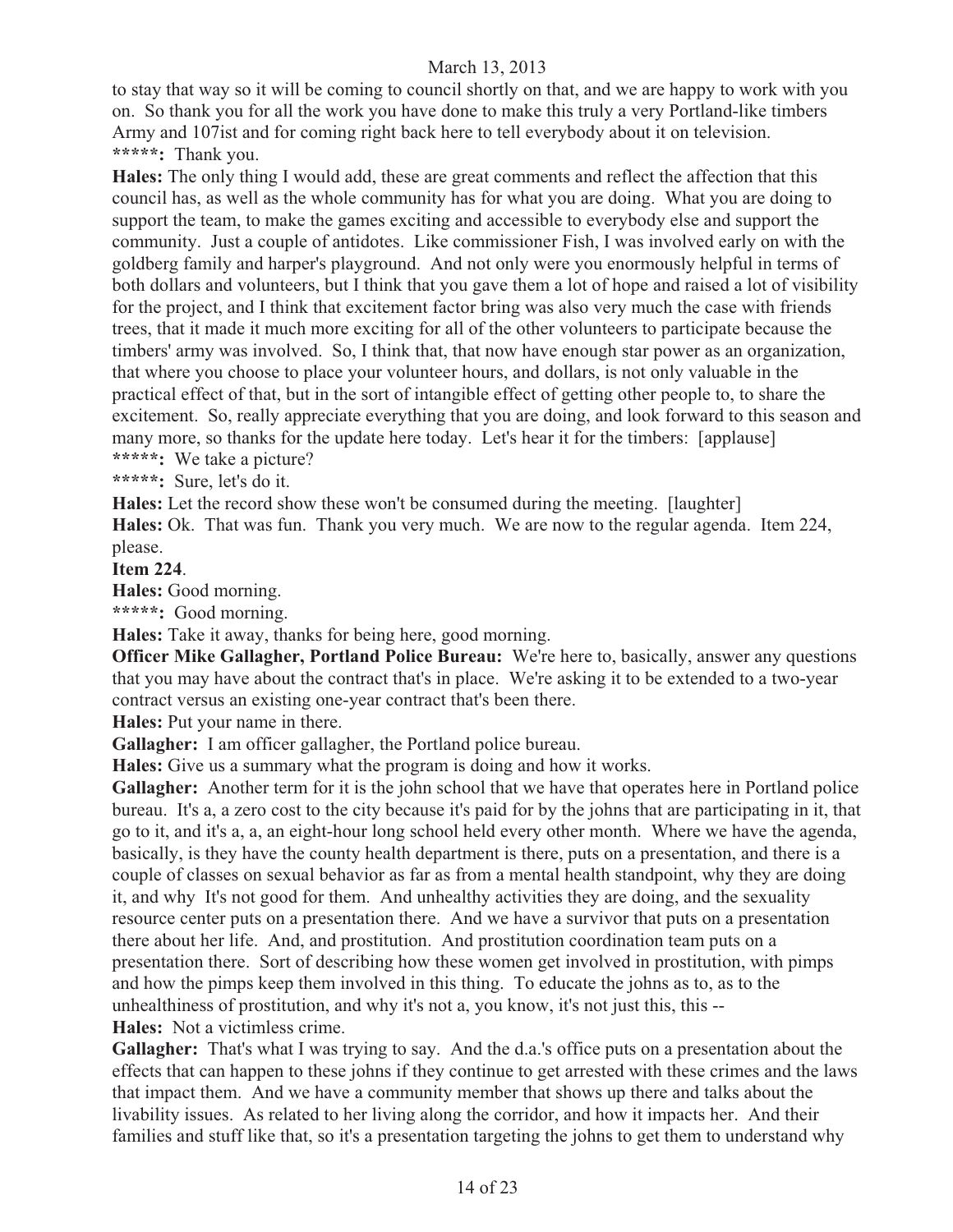it's not this victimless crime that's out there that people may think that it is. It's cost zero to the city. To pay for like I say by the johns that attend this. And we're asking that it be extended to two-year contract With, with the different partnerships, Multnomah county and life works. **Hales:** Great.

**Fish:** Can I ask you a question, last year the city approved a substantial investment of urban renewal funds in their life works northwest new residential facility. Which is going to be in the interstate urban renewal corridor. What exactly -- what's, what does life works bring to the table in this effort?

**Gallagher:** There is a portion life works that is dedicated exclusively to the victims we deal with, the new options from one partnership there. And they are dedicated solely to, to women who are involved in prostitution. The life works portion that we work with. And we refer them, basically, if we need someone that we think needs their assistance, they have got drug counseling, excuse me, and mental health counseling, to help them look for jobs, and mentor that is work with them that will slow up and advocate for them. And they have survivors that work there at life works. And they have got mental health professionals that work there at life works. So, they bring in a partnership to the table that these women are not going to place that they feel uncomfortable going to. And that these people go in and advocate for them, work directly with them. Is, it's a, a very unique partnership in that we have. It's not just sending them to mental health provider that has no idea what the women are going through.

**Fish:** Thank you.

**Saltzman:** So is this in lieu of an arrest for solicitation of prostitution that you go to the johns school or is it in addition to an arrest for solicitation?

**Gallagher:** What would happen after we arrest, a, a john, a male buyer, is that one of the options that they have when they go to court is that they can choose to go to the johns school, like a version for, for an alcohol treatment. So, they would choose to go to the john school and pay a fee to get in, and once they complete that, and have no further police contact for six months, that arrest is off their record.

**Saltzman:** I would be curious, officer, if you can make provide us, my office or maybe all of us, I would be interested in knowing how many participants have, have, have there been. It has been in place for two years, and --

**Gallagher:** It has. And in 2011, we had 50 johns go through. And in six classes. In 2012, 65 and so far in two classes we have had 40 go through.

**Saltzman:** Thanks, and I want to thank both you for your dedication to fighting and helping victims prostitution in east Portland.

**Gallagher:** Thank you.

**Hales:** Questions? Comments?

**Fritz:** The fee is \$1,000?

**Gallagher:** Correct, a non sliding fee.

**Hales:** Great. Any other questions? Thanks so much. Appreciate you being here.

**Gallagher:** Thank you.

**Hales:** Anyone else want to testify on this item? If not, the emergency ordinance, and roll call, please.

**Fritz:** Thank you for your work on this. I am very proud of the council for recognizing that this is a situation in our community and taking multiple actions to address it. Aye. **Fish:** Aye.

**Saltzman:** Again, I want to thank Portland police and all the other groups, life works northwest, the district attorney's office, and a special recognition for Multnomah county commissioner diane mckeel, who really spearheaded this effort to get the john school up and running, so thanks to her, too. Aye.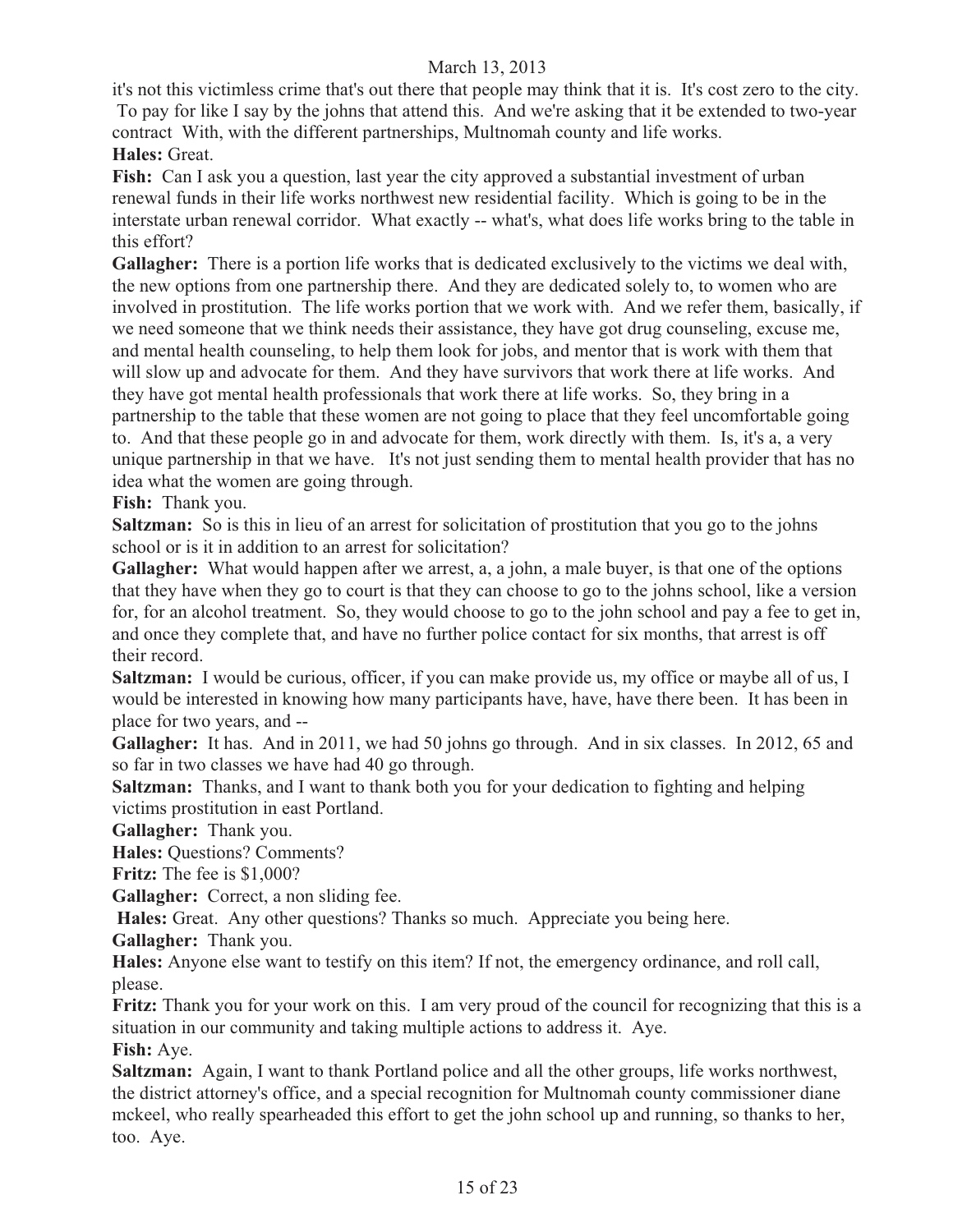**Hales:** Good work, aye. [gavel pounded]

**Hales:** 225, please.

**Item 225.**

**Hales:** This is another great program, and I think austin is here, if there are questions. On this. Good morning, austin.

**Austin Raglione, Portland Police Bureau:** Good morning. I am austin with the Portland police bureau, and I am here to answer any questions that you have. This is simply an amendment to a contract to provide the treatment services that we get through the volunteers of america, and for the rest of this fiscal year, the council funded it partially, it was fully funded.

**Fish:** I have a question, and I will support this as I have in each of the prior years. Funding for this, but we had an interesting discussion within the last month at council about the relationship between the service coordination team and the department of justice settlement. And one of the issues that was of concern to me is that a primary focus of this program is drug and alcohol. And yet, a primary focus the department of justice settlement has to do with mental health. And I guess do you have any additional thoughts, at least with respect to the doj settlement, about whether there program will be modified in any way to, to address more directly the mental health side of the ledger, if, in fact, it's embedded in the department of justice settlement?

**Raglione:** Let me answer the question by first saying that, that most of our clients do have some degree of mental illness. It just seems to go hand in hand with years of homelessness and incarceration and drug addiction. So, in that regard, we do address the population that the doj is concerned about in terms of people with mental illness. The second part of the question, having to do with expand, the set program to address people maybe with more intense mental illness, is certainly an option. And something that we would want to pursue. The concern would be, it would be certainly a lot more expensive to provide services for people with this disorder Because need to provide people with in mental illness a lot of case management and more supervision. Than what we provide now through our program.

**Fish:** I am just looking at this, for steve's benefit if no one else because of his focus on health care reform, but if we measure success in this program by taking someone who has come to the criminal justice system, squarely addresses and beats their addiction, and is stabilized, hopefully, in some housing, and ideally is on the path to employment. That might show up as a success in the set program, but without other interventions and programs and fund it go may not address the mental health side of the ledger as robustly. I think this maybe an example where, again, if this becomes part of an ongoing requirement of the department of justice settlement there may be a chance for link up with the county in some way to make sure that we have robust services on the mental health side that continue. So, that we get a successful outcome beyond the addiction.

**Raglione:** Absolutely, I have been an advocate of saying that we need services for people with extreme disorder. People with serious addiction issues, can't get treatment with mental health providers because they are drug addict. People with mental illness who are also drug addicts, can't get help to function within that, so having services that provide people with extreme addiction and mental health issues is something this community sorely Needs.

**Fish:** Thank you.

**Hales:** Other questions or comments for austin? Thank you very much.

**Raglione:** You are welcome. Thank you.

**Hales:** Anyone else like to testify on this item. If not, it's an emergency ordinance, roll call. **Fritz:** Thank you, justin, for your leadership of this program over many years, and commissioner Fish, a very good point that we need to continue to investigate and work on. Aye.

Fish: I want to also echo my thanks for austin's leadership on this program. When you attend one of the graduation ceremonies that she holds in this chamber, with graduates of the program, it is one of the most inspiring things that you can do, and I appreciate it. I've been invited to speak at a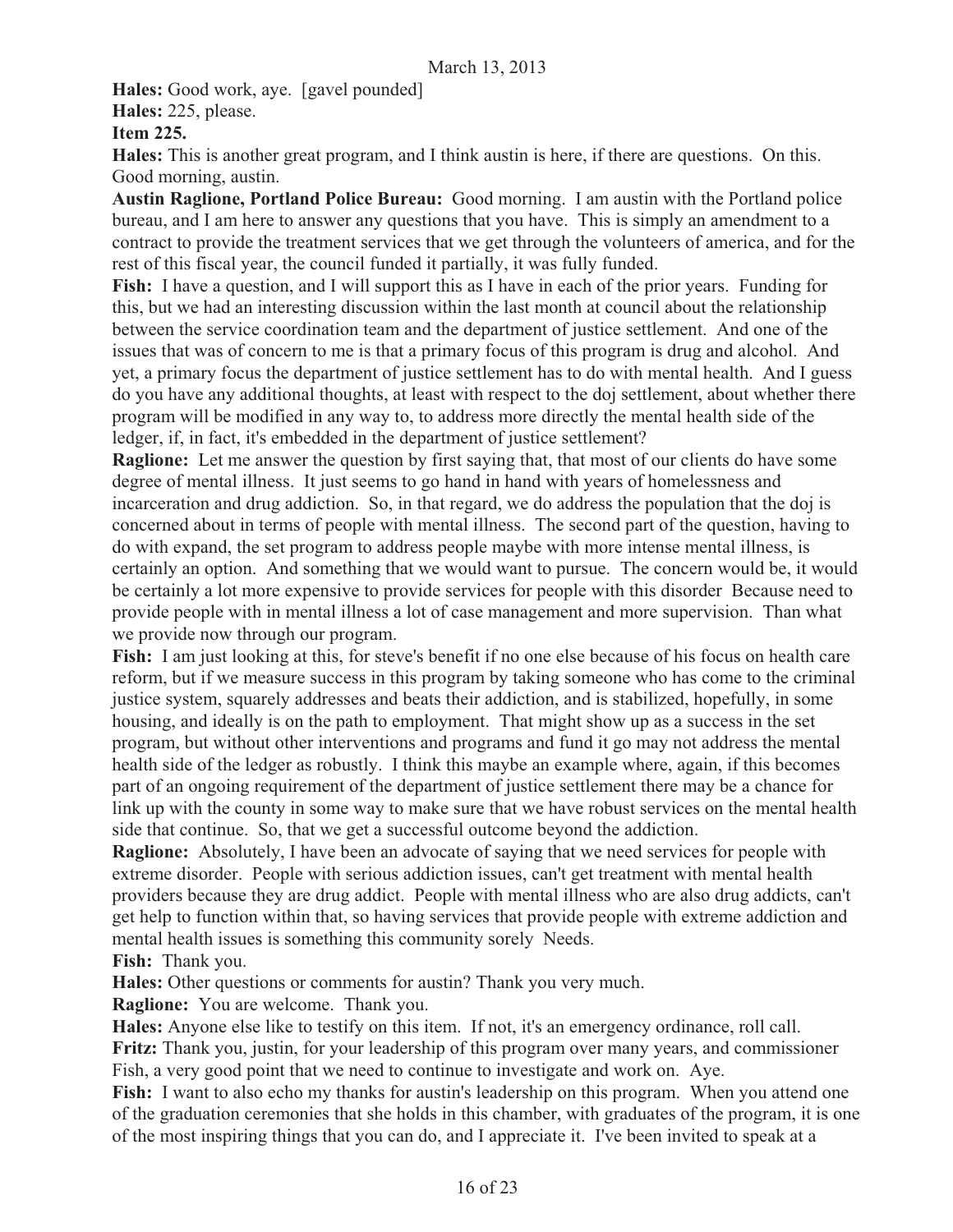graduation, and it was an amazing experience. And I also want to do shout out to our friends at volunteers america, Oregon, and kay and all the folks that, that have partner with us so successfully. Thank you. Aye. **Saltzman:** Aye. **Novick:** Aye.

**Hales:** Aye. Thank you. [gavel pounded]

**Hales:** Final item on the calendar. Item 226.

# **Item 226.**

**Hales:** This is a second reading and roll call.

**Fritz:** This is an historic moment for human rights in the United states of america. It's about public health and wellbeing, and about the health of workers, their families and consequently, the health of businesses, and our community. And I thank the members of Everybody Benefits Portland coalition led by andrea paluso, Sharon bernstein, lisa frack, and other staff from the family forward Oregon organization. And thanks to our coalition members. There are many and united food and commercial worker's 555 led by jeff anderson. The main street alliance led by lee mercer and jim houser, and Oregon working families party, led by steve hughes. Working america led by amy herzfeld and tara murphy. Causa, led by francisco lopez. Center for intercultural organizing led by kayse jama. APANO, led by Joseph Santos-Lyons. And my beloved Oregon nurse's association, led by sarah baessler and jenn baker; AFSCME, led by Joe Baessler and Eva Rippeteau, and many, many more, so I hesitate to call out any folks, but these are some of the community members who have demanded that we pass this ordinance, and I thank you very much for all of your participation and support. Thanks to everybody who took time off work unpaid to come and testify, and everybody who wrote in, and thanks in particular to tom from my staff, and shannon callahan on commissioner Saltzman's team and everyone who worked together to figure out what we're going to do and what we're doing here today. Eleanor roosevelt said do what you believe in your heart is right because you will be criticized anyway. I believe in my heart that this is right. It will provide people and businesses with a means to maintain their health, which means satisfaction on the job and consequently productivity, which means a thriving, sustainable business environment. And people matter and jobs matter. There will be costs to businesses from this ordinance. The council recognizes that and we support businesses both small and large in our community and this is not the only thing that we will do this year that affects the businesses, there

will be other things which I hope that we will have businesses coming in droves to urge us to do. We have had many businesses who have been supportive of this ordinance, and in fact,  $60\%$  of employees in Portland already will receive some paid sick time. So, those are the businesses that have done the right thing without government having to act. We also have 40% of our employees who don't have any access to paid sick time and we heard from many of those. So we crafted the ordinance to be as simple as possible. And thanks to Bernie bottomly of the Portland business alliance and heather hoell of venture Portland for their input into the ordinance language, and the other members of the task force who worked very diligently since our first hearing on january 31. Thank you to commissioner dan Saltzman for suggesting that process and for co-leading the task force with me. Real change does not come without some sacrifices. The stories we heard from workers who have had to work sick, take their children with them to work sick, and send their children to schools, made me understand some of the problems that we are trying to solve. And these people have names. Previously, it was a general issue that I became aware of. Now they have names to me, and I have heard from so many people who have been impacted who go to work sick because they cannot afford to stay home. And they cannot afford the risk of being fired. And I think that we have almost consensus that you should not get fired for calling in sick if you have the flu. It is really not good to have people with infectious diseases working out in the community. We tried to accommodate the businesses, especially the smaller ones here in Portland because we are a city of small businesses. And we believe that the true cost of this benefit will be a minimal expense compared to the other expenses that businesses are confronted with. It's a two-way street.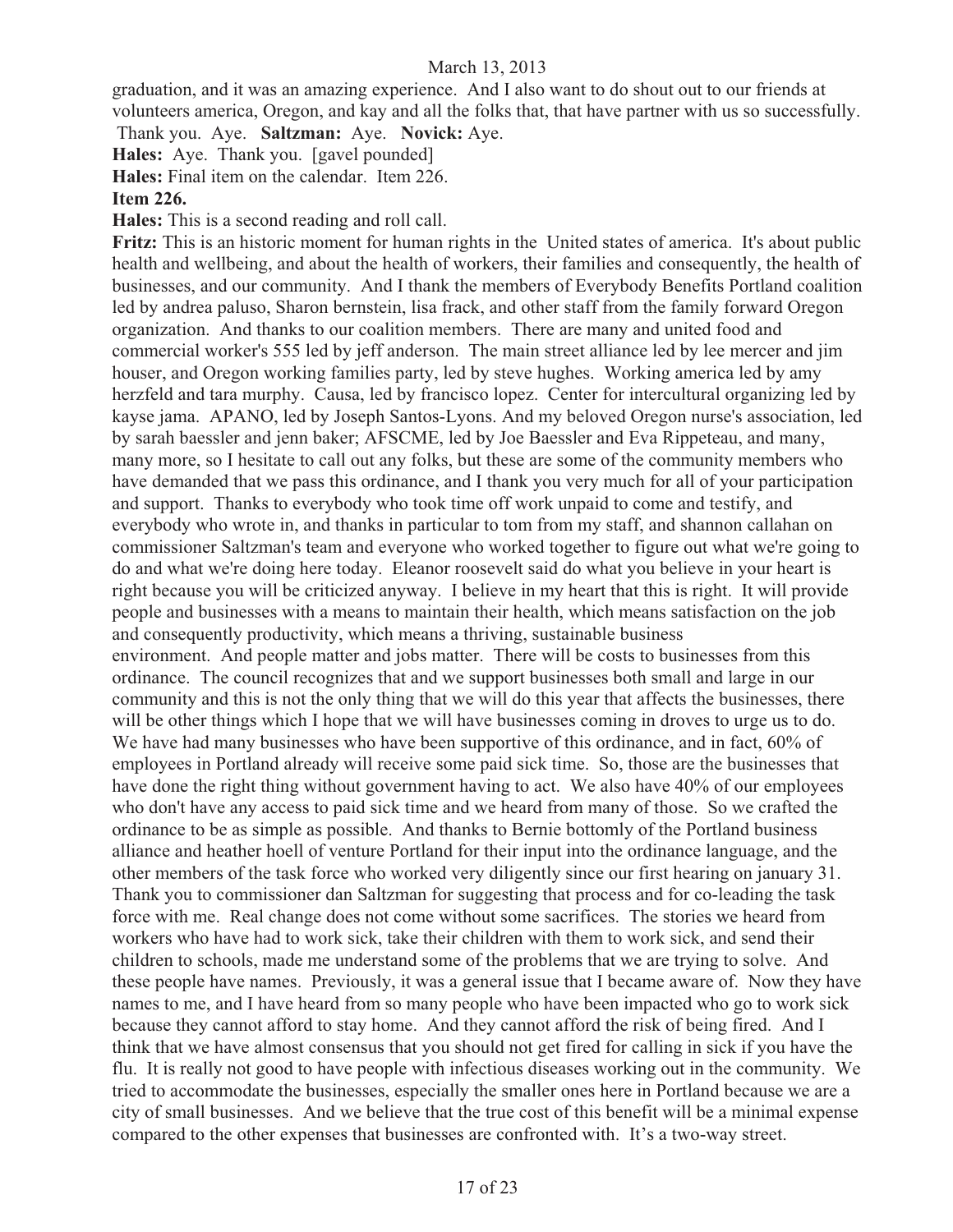Employees work for money and job security, and the employer needs good workers who know the job and can be good long-term workers because it saves them money. We are all in this together. And employees need to understand that this is a benefit their employers will be giving them, and that they need to step up and give 100% effort every day that they are at work. We need to care for each other. This is a regulation that seeks to do that. And I am hopeful the state will pass as good or better regulations statewide as we're passing here today. So, I encourage everybody, however you feel about this, contact your state representative and support house bill 3390 and also for senate bill 801. Because I think that we all agree it would be simpler and better. Senator steiner hayward said to me, when I visited on friday morning, right after we had had the hearing last week on thursday, she said, it's not fair for workers in Portland to have a benefit that workers in medford do not. And I think that that is true, and that the more workers nationally that get covered by earned sick leave, most countries have this. So, that's why I believe that this is, this is a precedent that i'm proud to participate in. I thank all of my colleagues who have realized how important this is for Portland, to the state, and to people who are in real need of protection. And I thank the legislators at the county and the state who have stepped up and are supporting this. Let's get it done. Our president, barack obama, said in his state of the union speech this year, you and I are citizens have the obligation to shape the debates of our time. Not only with the votes we cast, but with the voices we lift in defense of our most ancient values and enduring ideals. Let us now embrace with solemn duty and awesome joy what is our lasting birth right. With common effort and common purpose, with passion and dedication, let us answer the call of history and carry out into an uncertain future that precious light of freedom. As an elected official, I make decisions based on the facts and broad public input, seeking the long-term public good for the whole city, with shared benefits and responsibilities for all Portlanders present and future. That is what we are doing here today, and thank you for, for engaging and making decisions with your council. Aye. [applause] [applause] Fish: Mayor and colleagues, as a former labor and civil rights attorney, I believe that paid sick leave is not just a public health issue. I believe it is a social justice issue. Currently too many low wage workers have to choose between coming to work sick, or losing a day's pay. Too many parents have to send their children to school sick rather than take time off and risk losing their job, and too many food service workers risk passing their illness to others. Today we have a chance to change that. Our vote today is the culmination of a lengthy process. To the task force and council hearings, and in emails, telephone calls, and face-to-face meetings, we have heard from a wide variety of concerned citizens. Many of them suggested ways to improve the draft ordinance. The council listened, and the final version in my judgment is better because of their input. One issue that I addressed last week was how will we treat businesses that offer an equal or better paid sick leave benefit? And I want to be clear today, that it is not the council's intent to require those businesses who are already exceed the standard we are adopting today, to set up a new or different record-keeping system above and beyond what they already provide. And in the rule-making process to follow the adoption of this ordinance, I intend to stay engaged and expect that it, too, will be transparency and inclusive. After our vote today, our attention will turn to the state legislature as amanda noted, and we will work with our partners to enact statewide earned sick leave. My preference and my colleague's preference is for a statewide solution. And so that all working families in Oregon, not just those in Portland, receive this benefit. There are so many people to thank today. And I will start with commissioner Fritz, who has done yeoman's work for months to bring us to this point. Amanda, you have been a champion, our champion for paid sick leave from the beginning. And I noticed you took some heat along the way for your work. I applaud for remaining steadfast in your commitment to working families, and for remaining steadfast in your efforts to pass this landmark legislation. I would also like to acknowledge the work of tom bizeau from your office and apologize in advance if there are any unintended consequences that might publicly, by acknowledging tom, who I know can be very difficult to work with. [laughter]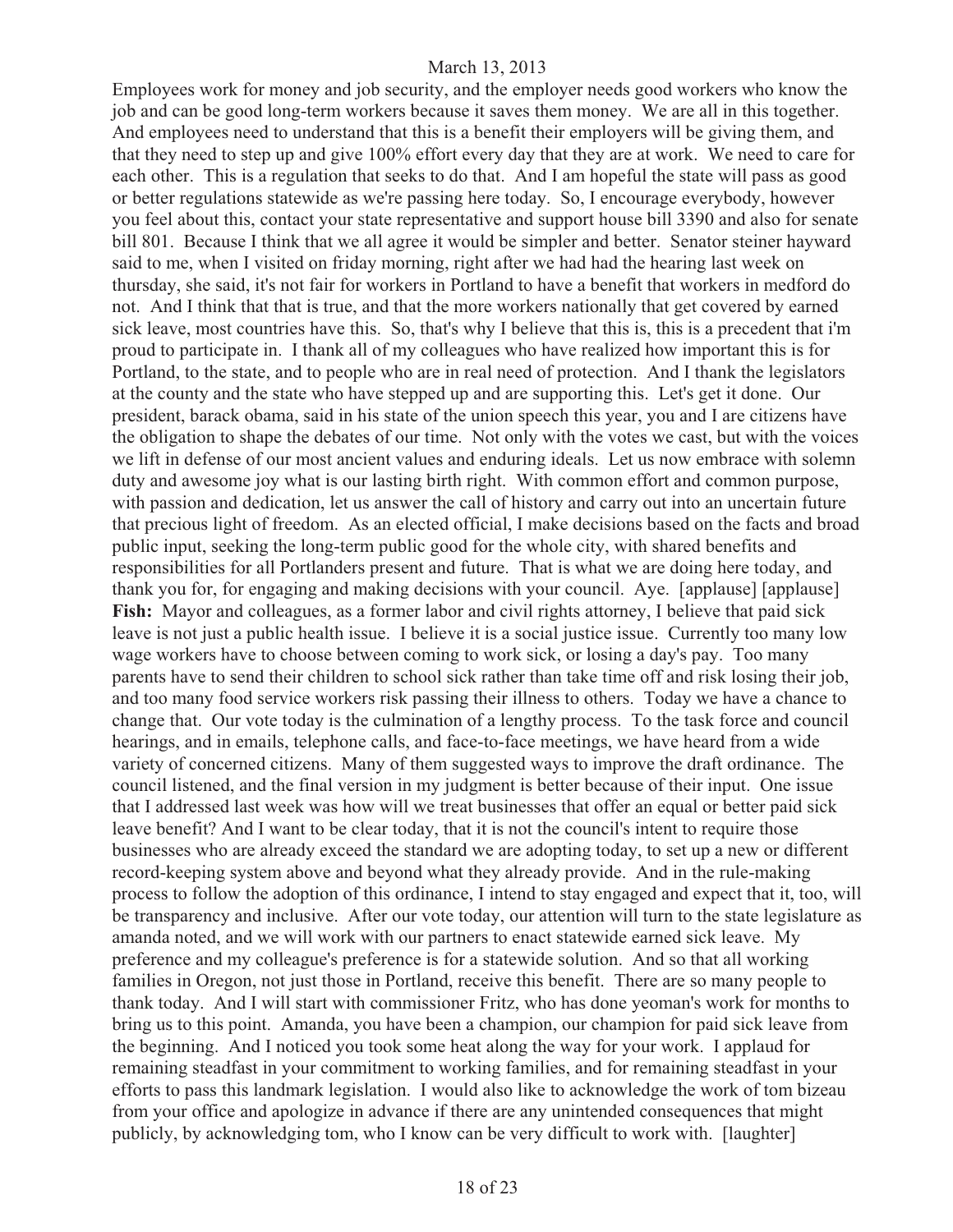**Fish:** I want to thank dan Saltzman for co-chairing the task force, and to all of my colleagues for working in a spirit of true collaboration. I want to thank andrea peluso, family forward, and the honor roll of organizations that amanda noted in her comments for their persistent and thoughtful advocacy. I want to thank my friend, jeff anderson and the uscw555 team. Tom chamberlain, jodi parker, and all the voices in labor that came together behind there legislation. I also want to thank the businesses, large and small, those who supported and those who opposed, who joined us in good faith at the table and who worked to strengthen this ordinance. Today is a proud day for this council. And I am proud to vote aye. [applause]

**Saltzman:** I would like to also thank commissioner amanda Fritz for championing this issue from the beginning to end. And while she listened and responded to the needs of the business community, she was always clear in her unwavering support for a sick policy, and that benefits all Portlanders. I would like to thank all of the task force members, who participated with commissioner Fritz and me, and to continue to improve the sick leave policy in a series of fast moving and productive meetings. And thank you, also, to tom, shannon, and brendan from my staff for all your hard work over these many months to help perfect this policy. And while I realize that this will impact our Portland businesses, both commissioner Fritz and I have sought to add both clarity and certainty to the business community by the amendments that were introduced over the last few weeks. I have heard many compelling testimonials about the need for a paid and protected sick leave policy. But the reason i'm supporting this policy really quite simple. No person should have to choose between their job and taking care of their sick child. No domestic violence victim should have to wait to seek services that may save her life because they cannot afford to take time off from work. These in and of themselves are absolutely compelling reasons for me to support this policy. And I would also say as my colleagues have echoed, we hope the state will act as the senator said, there is no reason somebody working in medford should not benefit from the same paid sick leave policy that we have here in Portland. And I hope that our action today will help to stir salem to act something on a statewide basis. And on a personal note having been on this council in my, in my 15th year, in looking back, I think this vote will be one of the ones that I will really recognize, this one made a difference. This one is going to help people climb up the ladder. This one really is going to help close the gap between rich and poor, and is going to lift the standard of living for many people right now who are struggling to make ends meet every day. So, this is something that I am going to look back and recognize, this vote, this law, this ordinance, really improved people's lives, and that's what we're all up here to do. And I am pleased to vote aye. [applause]

**Novick:** It is a great honor to serve with commissioner Fritz and with commissioner Saltzman who, in shepherding this ordinance, through the task force over the past month, has served as batman to commissioner Fritz's superwoman. I thank both of them. I want to note that although some people may disagree with the action we take today, all of us would agree with the goal of reducing the amount of illness and injury in the workplace. One of the things that I am committed to do as a city commissioner is to go to employers, public and private, Around the region, and seek out examples of the best wellness programs, and then share them with other employers, small and large, public and private, throughout the region. This is not an extreme left wing idea. One of my conservative friends, who constantly tells me that the united states is going to hell in a communist hand basket, constantly holds out singapore as a shining example of unbridled capitalism. That they have earned sick leave. And I also want to note that a number of entities have made cases for exceptions to this law. And some of those were sympathetic cases. But, we had a couple of problems with going down that road. One is, that there is no exception to the idea that we don't want sick people going to work, and infecting their co-workers and customers. The other is once you started going down the road of exceptions, every exception you grant, ten people will rise up and say they deserve an exception, too, and if you go too far down that road, two things happen. One, you wind up with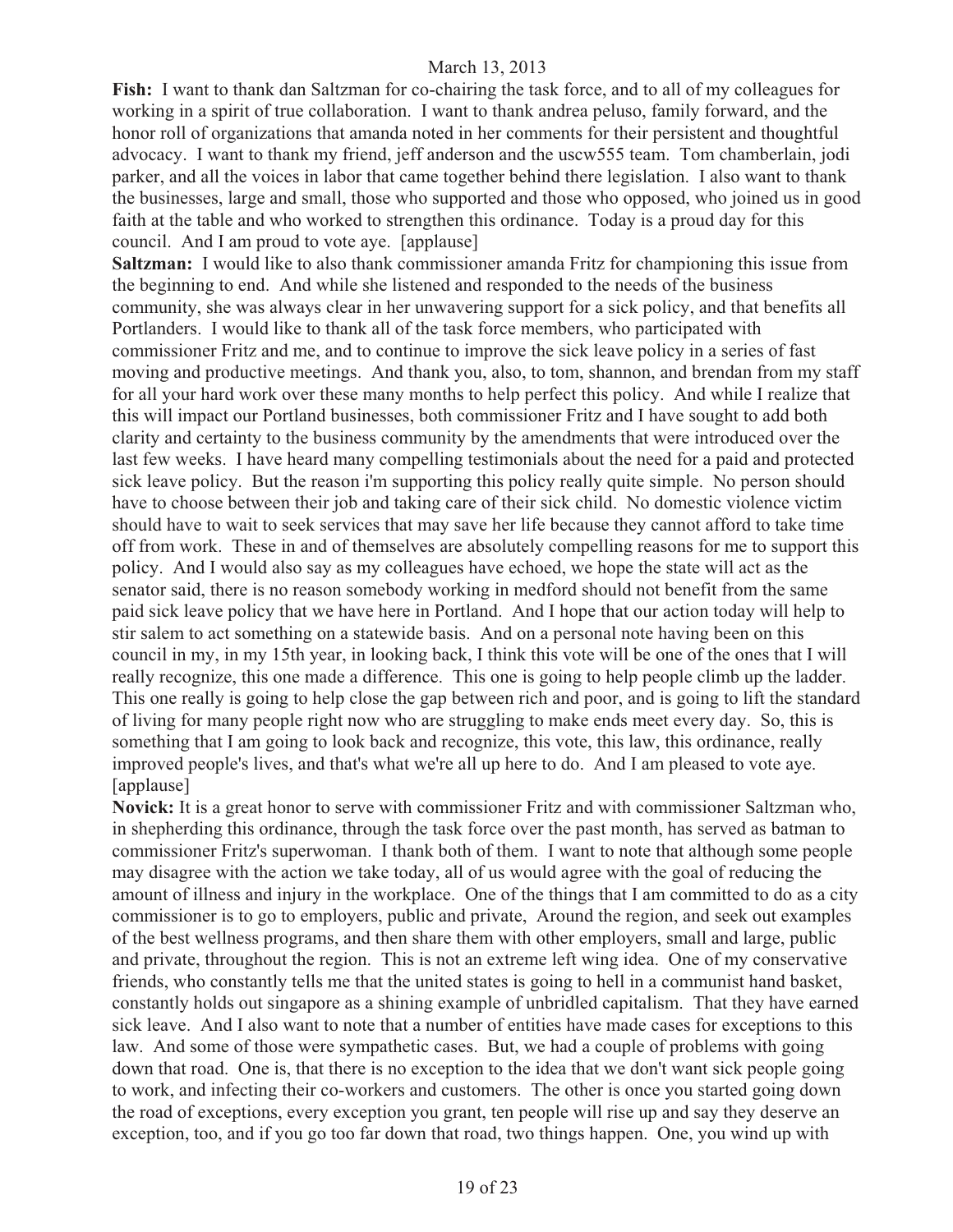special provisions for a company incorporated in delaware on december 17th, 1922, like the united states tax code. And second, everybody who doesn't get an exception feels unfairly treated. The last thing I want to say is that to me, this is a matter of whether we are going to live in a civilized society. And a society in which 40% people don't have earned sick leave, is not a civilized society. I am proud to vote aye. [applause]

**Hales:** I just want to start by adding my thanks and bravo to the leadership here. The leadership on this council, and in the community that works so hard to come up with this good resolve so bravo, well done. And I agree, dan, I think that this is one of those issues that a lot of, all of us will look back on and say, that was one of those moments where we made Portland better place. The mayors think a lot about the economy these days, and other elected officials do, too. And I do that. I want Portland to be more prosperous for more people very soon. Tomorrow morning, would be fine. Because we still have a lot of people who are underemployed and unemployed and we're still struggling to come out of this recession, and we look around nationally and locally, and we see a lot of signs hope, and I am very happy about that. In fact, I am very optimistic as I said about our city's economic prospects. I think that we have very good years ahead. But, we also look around nationally and we see that as we have gone through the last couple of cycles, we have exacerbated this terrible inequity between a few who have gotten better off and a middle class that has faded. And is struggling to stay in the American dream. And sure, there are, there are big forces out there that we have to contend with, and that we are swept along in to some extent. But, we can do what we can with what we have where we are. And Portland has been consciously different from the norm in a lot of ways, we are different in our, in our, in our environmental policies. We are smarter and greener than most american cities, and we've been consciously different in our transportation policies. And well, why should we not, why should we not also be consciously different in our economic and our economic development policies? So, for me, this is one of those places where we can start to reflect those Portland values of communitarianism in how we live and how we operate in our economy, and I think that this will pay great dividends to our economy, as a stronger and better place over time. At the end of the day, I think that this is a simple question. That we should, when we act, do justice whenever we can. This is justice. It's the right thing to do. It's a good day for Portland. I am proud and pleased to vote aye. [applause] **Hales:** Thank you all. [applause]

**Hales:** Can't get any better than that today. We are adjourned.

At 10:47 a.m. Council recessed.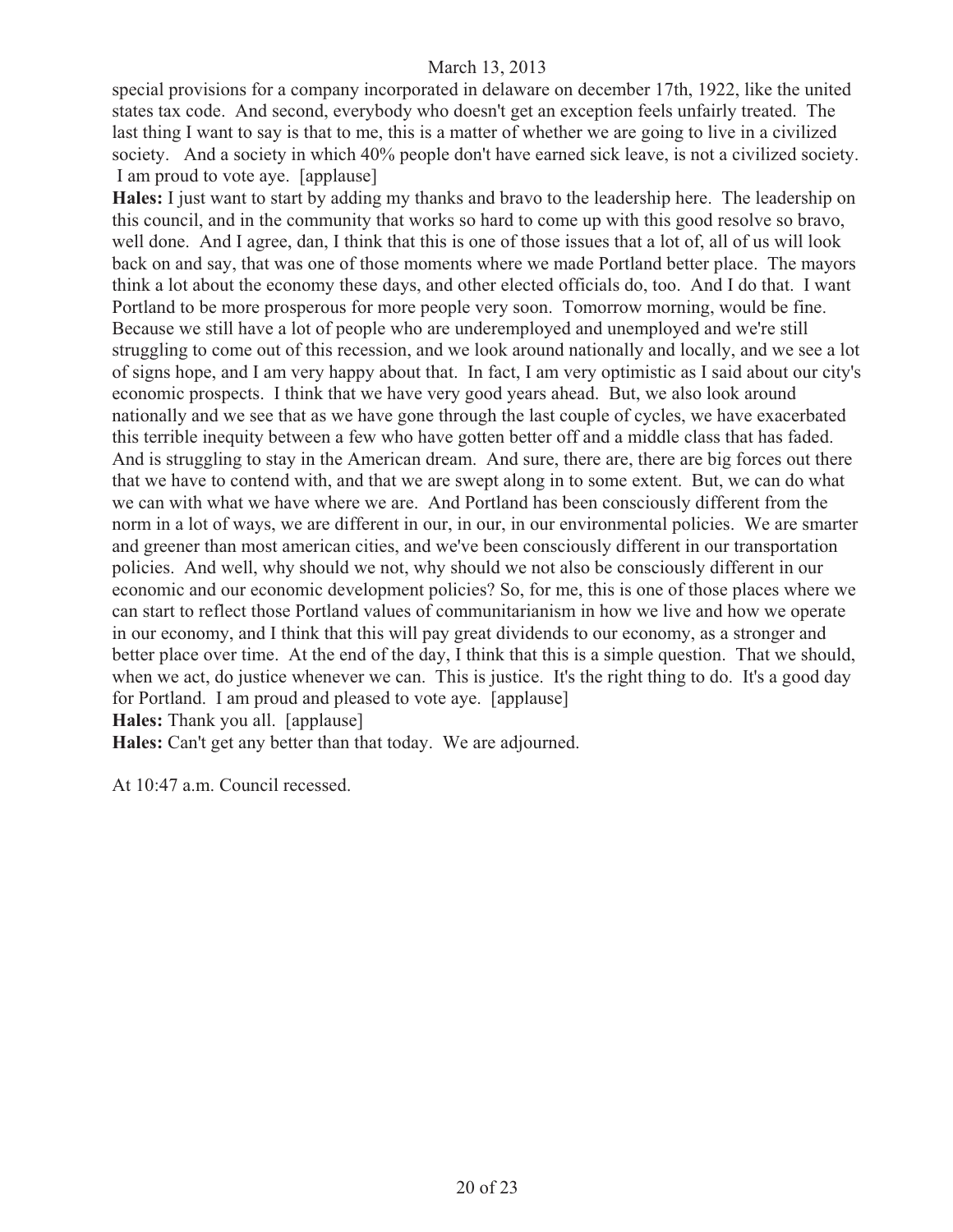# March 13, 2013 **Closed Caption File of Portland City Council Meeting**

This file was produced through the closed captioning process for the televised City Council broadcast and should not be considered a verbatim transcript. Key: **\*\*\*\*\*** means unidentified speaker.

# **MARCH 13, 2013 2:00 PM**

[roll call]

**Hales:** And the items, please.

**Items 227 and 228.**

**Hales:** These two items are not ready for signature and therefore returned to my office. [gavel pounded]

**Hales:** Okay, now item 229.

**Item 229.** 

**Hales:** Okay. City attorney, we have commissioner Fish to bring up to current status here by making sure that he has had a chance to make any declarations, correct?

**Roland Iparraguirre, Deputy City Attorney:** That's correct. I just have a few questions for commissioner Fish. He will participate in the deliberation of this final decision. And I understand that commissioner Fish is familiar with the exhibits and the testimony that was submitted during the march 6th, 2013 hearing. And the second question for commissioner Fish is if there have been any ex parte or conflicts of interest --

**Fish:** I have none.

**Hales:** We are ready for council deliberation and council action and motion.

**Saltzman:** Thank you, mayor. Pursuant to last week, I think the discussion was a good one. I believe that for whatever reasons, I mean, the private-for-hire board and the decision to grant more permits and to also recognize the new company were sound decisions, but I feel that broadway cab should also have been granted more permits and for whatever reason, you know, who ever account, version, they did not get any permits. I feel they should have some permits. I am going to offer a motion pursuant to city code chapter 6.40.58, subsection e, I would move that the council modify the board's december 12th, 2012 decision to allow more taxi cabs with the condition that broadway cab receive an additional 10 permits to operate permitted cabs in Portland.

**Hales:** I will second that motion for purposes of discussion. Want to bring up staff comment? **Fritz:** Could I ask commissioner, what is the basis for your -- what is the data to say that 10 more permits are needed?

**Saltzman:** I don't think there is a lot of hard and fast data that justifies whether 50 permits for union cab or the additional ones granted the othe cab companies -- think one thing that came out last week there is not a lot of underlying data to justify a specific number. A lot of it is anecdotal.

 My rationale is one of equity. Broadway cab is one of the major cab companies. Everybody else was granted permits and we recognized a new company, but broadway cab, despite having asked for permits received none. I guess it is a matter of equity. They asked for 38 new permits. My motion speaks to 10 permits, and it is more, as I said, fairness and equity.

Fish: Can I just ask -- you know, we do some sausage making here on the land use side but we have a duly constituted board which we ask to make these kinds of judgments. I mean, what is the harm in denying your motion and allowing broadway cab to make a subsequent application to bring this up in the normal channel? It feels a little unusual to be just carving this up on the fly here. I appreciate your argument about equity, but it does not preclude them from making an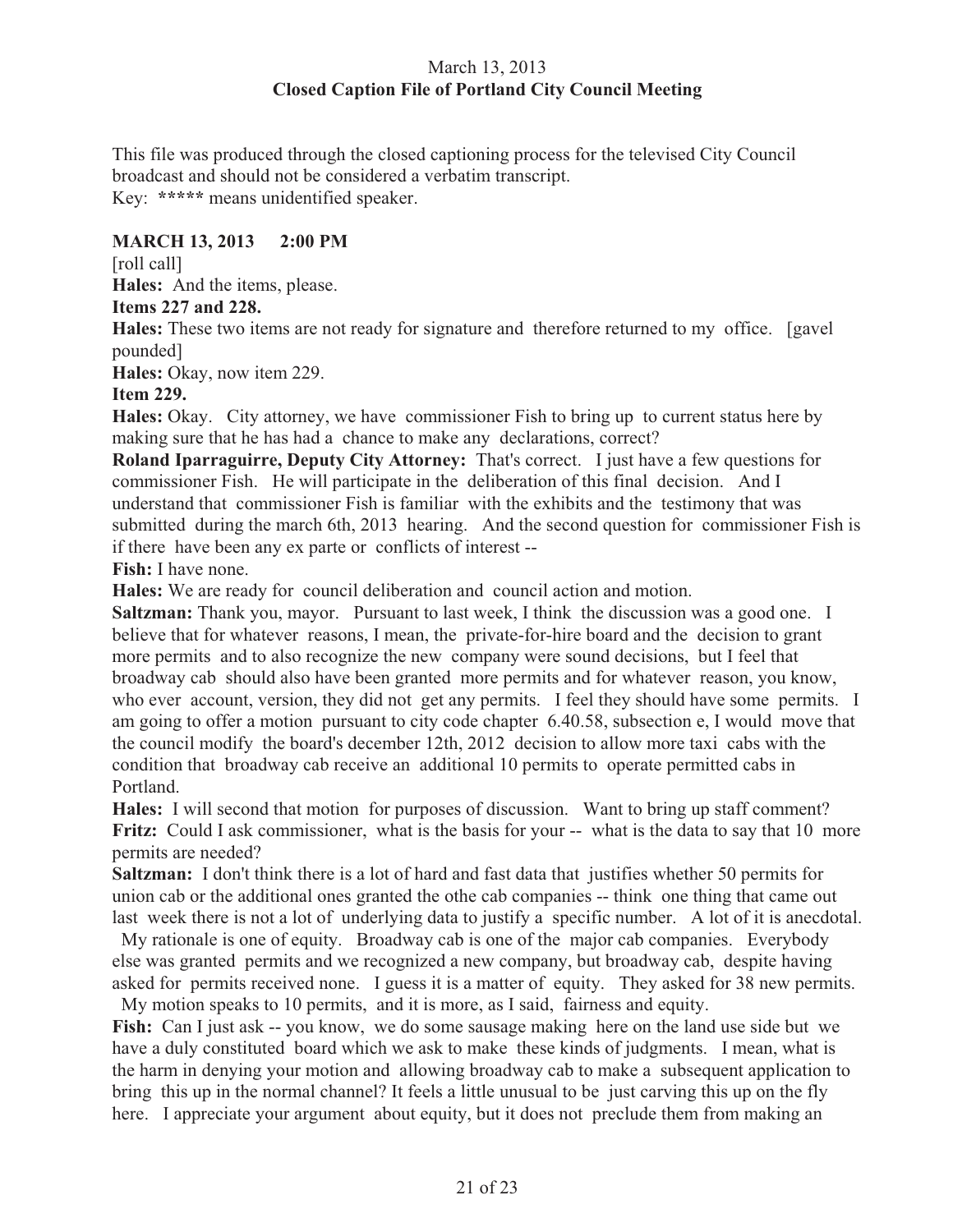application and this coming back to us at some future date. But I have some reluctance to modify the board's work based on the record that is before us.

**Saltzman:** That is a good question. I know you were not here last week. One of the questions I did ask our attorneys was, does the city council have the authority to grant additional permits. And the answer was yes, we have that authority. So, it seems like the window isn't open for new permits very often. What culminated in december of last year was a long process and I just felt that we should -- this is a way to shortcut the process and allow the council to exercise its duly authorized authority to make a decision, and that's why i'm doing it this way and suggesting 10 permits, a modest number compared to what they asked for but nevertheless, think it is a good faith gesture on our part.

**Fish:** Mayor, I watched the video, but that is part of what I was required to do. I would just move that we take this to a vote, mayor.

**Novick:** I just want to add a comment that it is my -- last week broadway cab said that actually that didn't think anybody should get any new permits, including themselves, but as long as people were asking for new permits they put in their request. They thought it was bad for cab drivers for any new permits being granted. I am not comfortable with the idea of granting them new permits when that was not what they were asking for in the proceeding.

**Hales:** Vote on the motion please.

**Fritz:** I didn't hear -- in the evidence last week to grant more permits to broadway at this time and would prefer for the private-for-hire board to review a new application, no.

**Fish:** No.

**Saltzman:** Aye.

**Novick:** No.

**Hales:** I vote against the motion, no. So then, a motion on the item before us, please.

**Fritz:** I move to deny the appeal and uphold the board's decision.

**Fish:** Second.

**Hales:** Roll call.

**Fritz:** I found this whole process very interesting and I appreciate the work of the staff and the taxi review board. I think there is some additional pieces that can be brought in play. I appreciate everybody who has participated. This is a complicated industry and it provides a valuable service to Portlanders and to our visitors. And we want to make sure that it remains a viable industry for all concerned and that the taxi drivers are earning a fair wage and providing good services to all of our citizens. I view this as one step in the process, additional conversation has been helpful and I look forward to the next recommendation from the review board. Aye.

**Fish:** One of our roles I think is to be essentially a referee. I had a chance to review the testimony and the hearing last week. I thought it was a full and fair hearing where everyone got to be heard. I am not persuaded to the amendment that was offered and I also believe that broadway cab, if they wish to pursue this, has an alternative channel other than us modifying the work that is before us. I want to compliment staff and thank you for the thoroughness of the presentation. Aye.

**Saltzman:** And I vote to -- to deny the appeal?

**Hales:** The motion is to uphold -- i'm sorry, deny the appeal uphold the board's decision. **Saltzman:** I vote aye.

**Novick:** Okay. An aye vote to uphold the board's decision.

**Hales:** Correct.

**Novick:** Aye.

**Hales:** I will support the motion and uphold the board's decision to deny the appeal. I think this hearing raised a lot of questions. And those questions are going to require further discussions